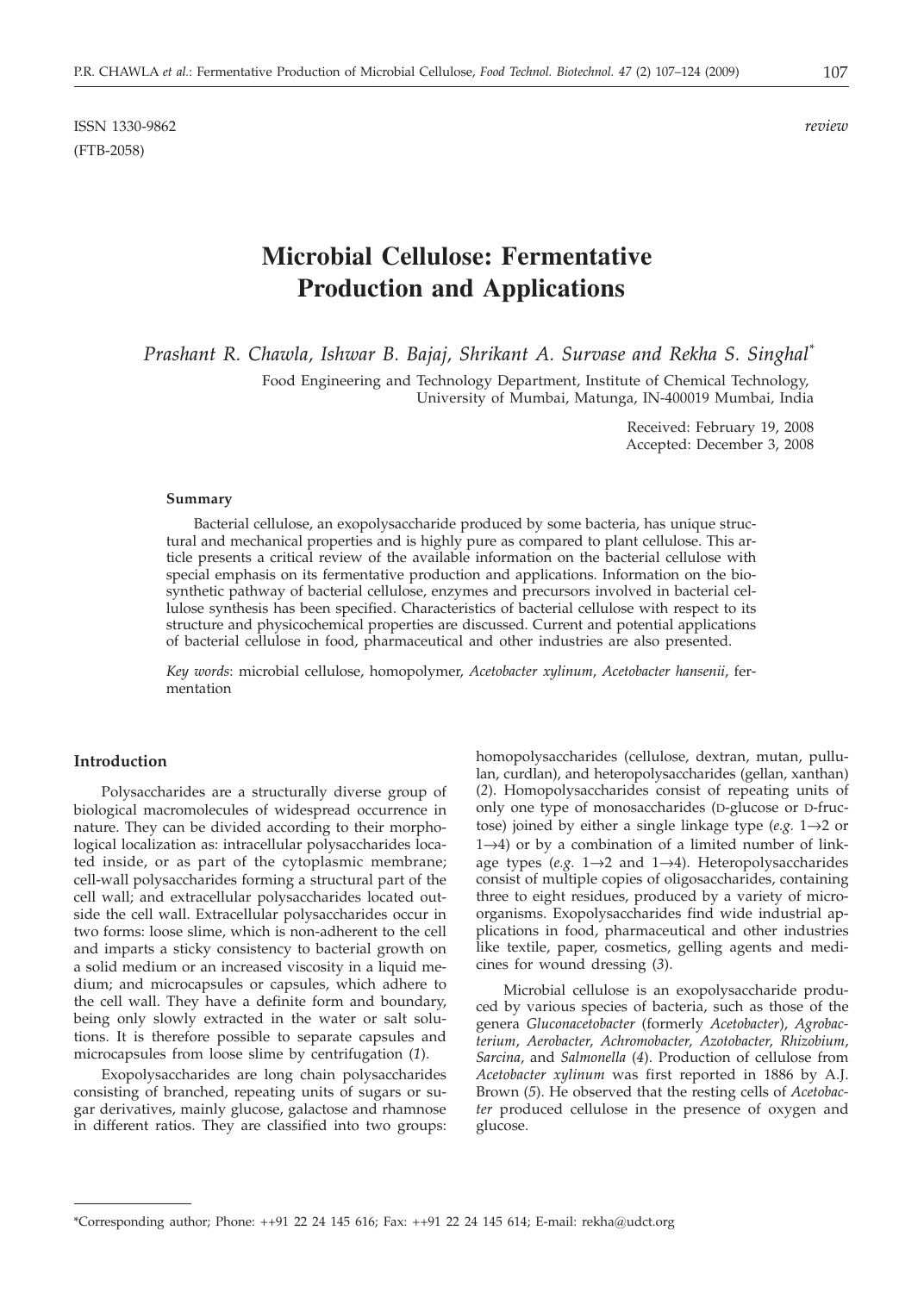The molecular formula of bacterial cellulose  $(C_6H_{10}O_5)_n$ is the same as that of plant cellulose, but their physical and chemical features are different (*6*). Bacterial cellulose is preferred over the plant cellulose as it can be obtained in higher purity and exhibits a higher degree of polymerization and crystallinity index. It also has higher tensile strength and water holding capacity than that of plant cellulose, making it more suitable raw material for producing high fidelity acoustic speakers, high quality paper and dessert foods (*4*). Fibrils of bacterial cellulose are about 100 times thinner than that of plant cellulose, making it a highly porous material, which allows transfer of antibiotics or other medicines into the wound while at the same time serving as an efficient physical barrier against any external infection. It is therefore used extensively in wound healing (*7*).

Microbial cellulose exists as a basic structure known as microfibrils, which are composed of glucan chains interlocked by hydrogen bonds so that a crystalline domain is produced. This microfibrillar structure of bacterial cellulose was first described by Mühlethaler in 1949 (*8*). Electron microscopic observations showed that the cellulose produced by *Acetobacter xylinum* occurs in the form of fibres. The bacteria first secreted a structurally homogeneous slimy substance within which, after a short time, the cellulose fibers were formed.

*Acetobacter xylinum* produces two forms of cellulose: (*i*) cellulose I, the ribbon-like polymer, and (*ii*) cellulose II, the thermodynamically more stable amorphous polymer (*9*). The differences in the assembly of cellulose I and cellulose II outside the cytoplasmic membrane are described in Fig. 1. Microfibrillar structure of bacterial cellulose is responsible for most of its properties such as high tensile strength, higher degree of polymerization and crystallinity index. Bacterial cellulose is used as a diet food and to produce new materials for high performance speaker diaphragms, medical pads (*10*) and artificial skin (*11*). Relatively high cost of the production of cellulose may limit its application to high value-added products as well as speciality chemicals (*12*). Significant cost reductions are possible with improvements in fer-



**Fig. 1.** Assembly of cellulose microfibrils by *A. xylinum* (*36*)

mentation efficiency and economics of scale, the lower limit of the cost of microbial cellulose being determined by the price of the raw material substrates. Consequently, *Acetobacter* cellulose may always be more expensive to produce than conventional sources of cellulose (*4*). For this reason, successful commercialization of *Acetobacter* cellulose will depend on careful selection of applications where its superior performance can justify its higher cost.

## **Strains Producing Cellulose**

Cellulose is found in groups of microorganisms like fungi, bacteria, and algae. In green algae, cellulose, xylan, or mannan may serve as structural cell wall polysaccharides. Cellulose is found, although in small quantities, in all of the brown algae (Phaeophyta), most of the red algae (Rhodophyta), and most of the golden algae (Chrysophyta (Chrysophytes)) (*13*). It was also reported to be present in some fungi, forming inner cell wall layer, usually in association with  $\beta$ -1 $\rightarrow$ 3/ $\beta$ -1 $\rightarrow$ 6--linked D-glucan. Chitin is completely replaced by cellulose in Oomycetes, accounting for about 15 % of the wall dry mass (*14*). Gram-negative species like *Acetobacter*, *Agrobacterium*, *Achromobacter*, *Aerobacter*, S*arcina, Azotobacter*, *Rhizobium, Pseudomonas, Salmonella* and *Alcaligenes* produce cellulose. Cellulose is also synthesized by the Gram-positive bacterium *Sarcina ventriculi*, accounting for about 15 % of the total dry cell mass (*15*). The most effective producers of cellulose are *A. xylinum* (*16*– *19*), *A. hansenii* (*20*,*21*) and *A. pasteurianus* (*22*).

*A. xylinum* has been applied as model microorganism for basic and applied studies on cellulose. It is most commonly studied source of bacterial cellulose because of its ability to produce relatively high levels of polymer from a wide range of carbon and nitrogen sources (*23*). It is a rod-shaped, aerobic, Gram-negative bacterium that produces cellulose in the form of interwoven extracellular ribbons as part of primary metabolite. This bacterium grows and produces cellulose from a wide variety of substrates and is devoid of cellulase activity (*24*). Various strains producing cellulose and their yields are depicted systematically in Table 1.

It is important to preserve the chosen bacterial strain to guarantee reproducibility of the work as well as to shorten the preparation time. Various techniques like freezing in a suspension using glycerol, dimethyl sulphoxide (DMSO) or skimmed milk as protective agents and drying in gelatin drops have been studied for the preservation of the strain. A useful preservation method should provide high survival rates of *A. xylinum*, and should have no influence on the cellulose formation. The use of glycerol and skimmed milk as protective agents for freezing is not recommended, since they alter the structure of cellulose produced by *A. xylinum* and influence the bacterial metabolism. Freezing in a suspension with DMSO has proven to be more efficient with high survival rates and no determinable influence on the structure of the formed bacterial cellulose. Drying the bacterial cells in gelatin drops had no effect on the morphological structure and kinetic parameters, but showed very low survival rate (*25*).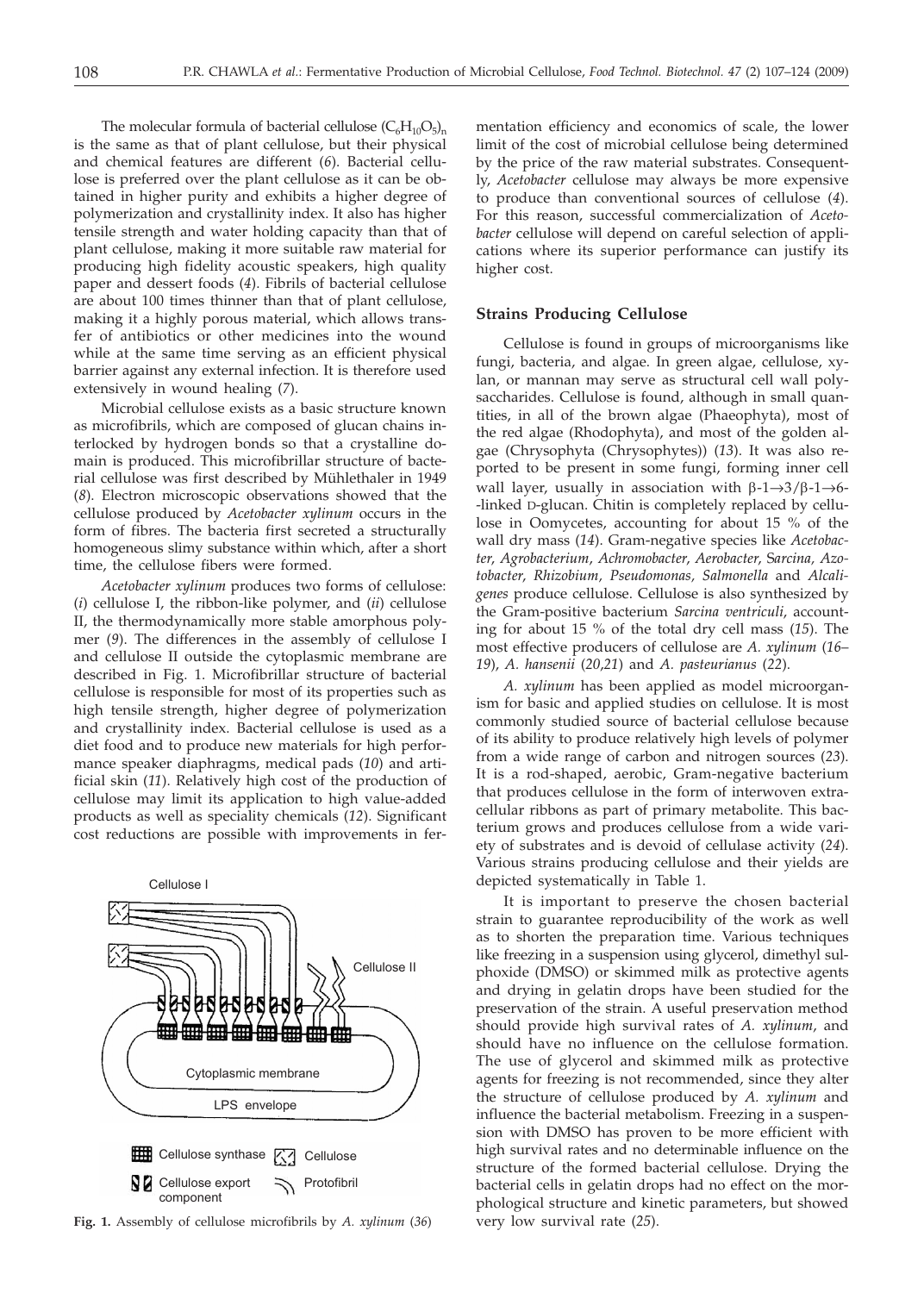Table 1. Different strains producing microbial cellulose

| Microorganism                                                                  | Carbon source       | Supplement      | Culture time | Yield/(g/L) | Reference |
|--------------------------------------------------------------------------------|---------------------|-----------------|--------------|-------------|-----------|
| A. xylinum BRC 5                                                               | glucose             | ethanol, oxygen | 50h          | 15.30       | (75)      |
| G. hansenii PJK (KCTC 10505 BP)                                                | glucose             | oxygen          | 48 h         | 1.72        | (20)      |
| G. hansenii PJK (KCTC 10505 BP)                                                | glucose             | ethanol         | 72 h         | 2.50        | (21)      |
| Acetobacter sp. V6                                                             | glucose             | ethanol         | 8 day        | 4.16        | (44)      |
| Acetobacter sp. A9                                                             | glucose             | ethanol         | 8 day        | 15.20       | (47)      |
| A. xylinum BPR2001                                                             | molasses            | none            | 72 h         | 7.820       | (52)      |
| A. xylinum BPR2001                                                             | fructose            | agar oxygen     | 72 h         | 14.10       | (64)      |
| A. xylinum BPR2001                                                             | fructose            | agar            | 56 h         | 12.00       | (64)      |
| Acetobacter xylinum ssp. sucrofermentans BPR2001                               | fructose            | oxygen          | 52 h         | 10.40       | (68)      |
| Acetobacter xylinum ssp. sucrofermentans BPR2001                               | fructose            | agar oxygen     | 44 h         | 8.70        | (68)      |
| Acetobacter xylinum E25                                                        | glucose             | no              | 7 day        | 3.50        | (78)      |
| G. xylinus strain (K3)                                                         | mannitol            | green tea       | 7 day        | 3.34        | (46)      |
| Gluconacetobacter xylinus IFO 13773                                            | glucose             | lignosulphonate | 7 day        | 10.10       | (48)      |
| Acetobacter xylinum NUST4.1                                                    | glucose             | sodium alginate | 5 day        | 6.00        | (65)      |
| Gluconacetobacter xylinus IFO 13773                                            | sugar cane molasses | no              | 7 day        | 5.76        | (53)      |
| Gluconacetobacter sp. RKY5                                                     | glycerol            | no              | 144 h        | 5.63        | (59)      |
| Co-culture of Gluconacetobacter sp. st-60-12<br>and Lactobacillus mali JCM1116 | sucrose             | no              | 72 h         | 4.20        | (60)      |

#### **Biosynthetic Pathway**

Synthesis of bacterial cellulose is a precisely and specifically regulated multi-step process, involving a large number of both individual enzymes and complexes of catalytic and regulatory proteins, whose supramolecular structure has not yet been well defined. Pathways and mechanisms of uridine diphosphoglucose (UDPGlc) synthesis are relatively well known, whereas molecular mechanisms of glucose polymerization into long and unbranched chains still need exploring.

Biochemical reactions of cellulose synthesis by *A. xylinum* are extensively documented (*16*,*26*). It is a precisely and specifically regulated multi-step process, involving a large number of individual enzymes and complex of catalytic and regulatory proteins (Fig. 2). The process includes the formation of UDPGlc, which is the precursor in the formation of cellulose, followed by glucose polymerization into the  $\beta$ -1 $\rightarrow$ 4 glucan chain and a nascent chain which forms ribbon-like structure of cellulose chains formed by hundreds or even thousands of individual cellulose chains, their extrusion outside the



**Fig. 2.** Biochemical pathway for cellulose synthesis by *A. xylinum*. CS cellulose synthase, GK glucokinase, FBP fructose-1,6-biphosphate phosphatase, FK fructokinase, 1FPk fructose-1-phosphate kinase, PGI phosphoglucoisomerase, PMG phosphoglucomutase, PTS system of phosphotransferases, UGP pyrophosphorylase uridine diphosphoglucose, UDPGlc uridine diphosphoglucose, G6PDH glucose-6-phosphate dehydrogenase, NAD nicotinamide adenine dinucleotide, NADP nicotinamide adenine dinucleotide phosphate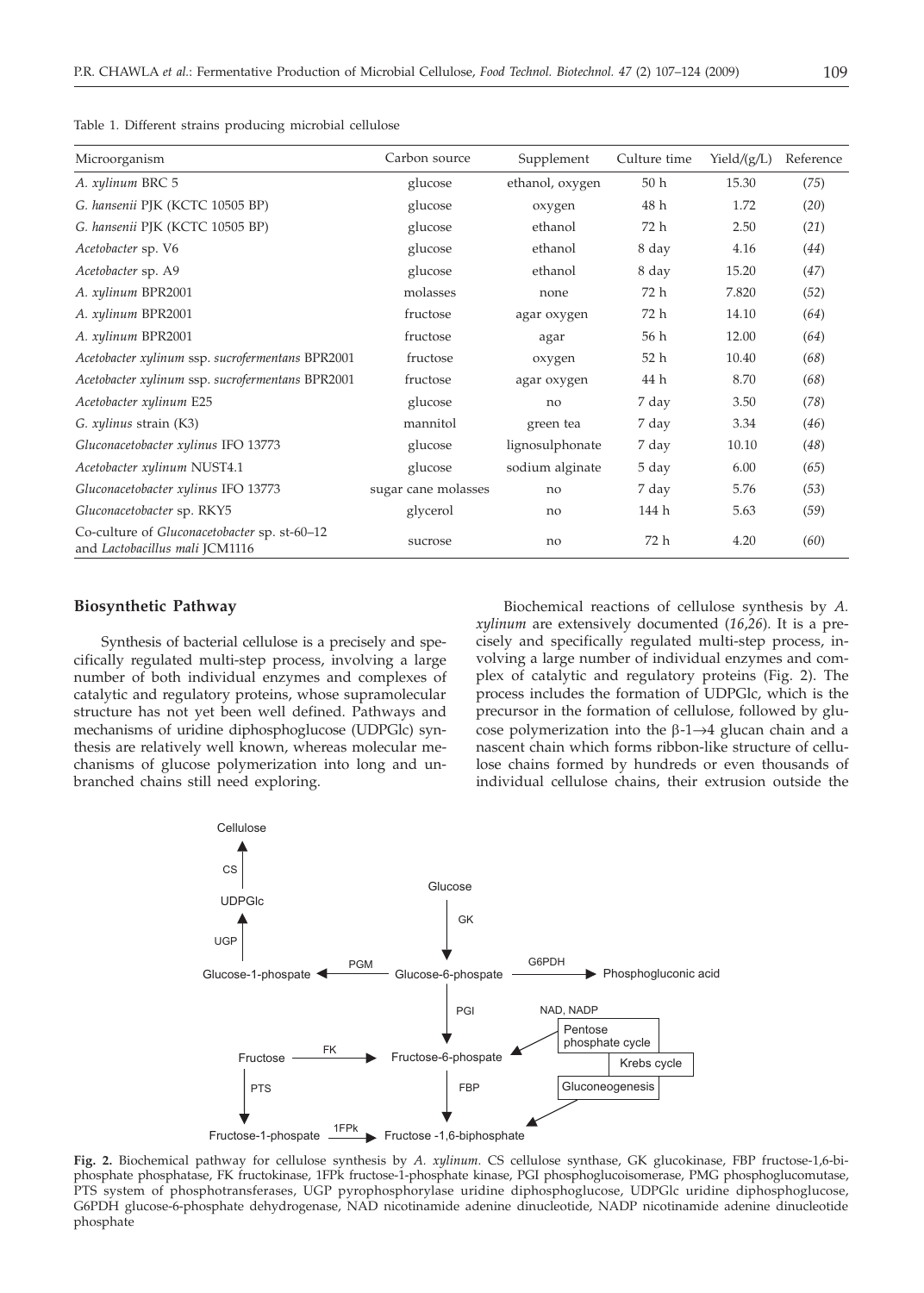cell, and self-assembly into fibrils (*23*). In *A. xylinum*, cellulose synthesis is tightly associated with catabolic processes of oxidation and consumes as much as 10 % of energy derived from catabolic reactions. Production of bacterial cellulose does not interfere with other anabolic processes, including protein synthesis. *A. xylinum* follows either pentose phosphate cycle or the Krebs cycle coupled with gluconeogenesis (*27*,*28*).

# **Synthesis of the Cellulose Precursor**

*A. xylinum* converts various carbon compounds, such as hexoses, glycerol, dihydroxyacetone, pyruvate, and dicarboxylic acids, into cellulose, usually with about 50 % efficiency. Pyruvate and dicarboxylic acids enter the Krebs cycle and due to oxalacetate decarboxylation to pyruvate undergo a conversion to hexoses *via* gluconeogenesis, similarly to glycerol, dihydroxyacetone, and intermediates of the pentose phosphate cycle (Fig. 2). The direct cellulose precursor is UDPGlc, which is a product of a conventional pathway, common in many organisms, including plants, and involving glucose phosphorylation to glucose-6-phosphate (Glc-6-P), catalyzed by glucokinase, followed by isomerization of this intermediate to Glc- $\alpha$ -1-P, catalyzed by phosphoglucomutase, and conversion of the latter metabolite to UDPGlc by UDPGlc pyrophosphorylase. This enzyme seems to be the crucial one involved in cellulose synthesis, since some phenotypic cellulose-negative mutants (Cel<sup>-</sup>) are specifically deficient in this enzyme (*29*), although they display cellulose synthase (CS) activity, which was confirmed *in vitro* by means of observation of cellulose synthesis, catalyzed by cell-free extracts of Cel– strains (*30*). Furthermore, the pyrophosphorylase activity varies among different *A. xylinum* strains and the highest activity was detected in the most effective cellulose producers, such as *A. xylinum* ssp. *sucrofermentans* BPR2001 (*23*).

#### *Cellulose synthase*

Cellulose synthase of *A. xylinum* is a typical membrane-anchored protein having a molecular mass of 400–500 kDa. It is tightly bound to cytoplasmic membrane and appears to be very unstable (*31*). Isolation of cellulose synthase from membranes is carried out using digitonin (*31*) or detergents (Triton X-100) and a treatment with trypsin followed by its entrapment on cellulose. The conserved amino acids in cellulose synthases and other glycosyltranferases are present in a large globular region that is being actively analyzed. The globular region varies in size among the bacterial and plant cellulose synthases, with vascular plant cellulose synthases having at least two insertions. The globular region is predicted to be cytoplasmic, based on the analysis of the transmembrane segments and the presence of UDPGlc in cytosol (*32*). Cellulose biosynthesis in higher plants or in the prokaryotes is catalyzed by UDPGlc-forming cellulose synthase. This is basically a processing of  $4-\beta$ -glucosyl transferase, since it transforms consecutive glucopyranose residues from UDPGlc to the newly found polysaccharide chain. Oligomeric cellulose synthase complexes are frequently called terminal complexes, which are responsible for  $\beta$ -1 $\rightarrow$ 4 glucan chain synthesis.

The purified cellulose synthase preparations contain three different types of subunits, having molecular mass of 90, 67 and 54 kDa (*31*), but some researchers affirmed that there are only two polypeptides (83 and 93 kDa). Photolabelling affinity studies indicate that 83-kDa polypeptide is a catalytic subunit, displaying high affinity towards UDPGlc (*13*).

Fully acetylated carbohydrate derivatives were used as carbon sources instead of glucose for cultivation of *Acetobacter xylinum*, and resulting bacterial celluloses were analysed by IR-spectroscopy for possible incorporation of these substrates into the  $\beta$ -1 $\rightarrow$ 4-glucan chains. The feeding of acetylated glucose for the production of acetylated cellulose was not possible because of complicated active transport phenomenon, specificity of cellulose synthase, or the possibility for the formation of UDPGlc (*33*). The acetyl substituents found in the bacterial cellulose were established to be due to the acetylated derivatives that were associated with or entrapped in bacterial cellulose.

## **Mechanism of Biosynthesis**

The synthesis of cellulose in *A. xylinum* or any other cellulose-producing organisms including plants follows two immediate steps: (*i*) formation of  $\beta$ -1 $\rightarrow$ 4 glucan chain with polymerization of glucose units, and (*ii*) assembly and crystallization of cellulose chain. The rate of polymerization is limited by the rate of assembly and crystallization.

## *Formation of b-14 glucan chain*

Cellulose synthase catalyzes the cellulose biosynthesis by polymerizing the glucose units into the  $\beta$ -1 $\rightarrow$ 4 glucan chain. The formation of cellulose fibrils is shown in Fig. 1. The formation of the precellulosic polymer occurs in the cytoplasmic membrane. Two hypotheses for this mechanism in *A. xylinum* have been reported. The first hypothesis assumes that the polymerization of the  $\beta$ -1 $\rightarrow$ 4 glucan does not involve a lipid intermediate. The glucose residues were added to the nonreducing end of the polysaccharide, and those reducing ends were nascent polymer chains situated away from the cells (*32*). The torsion angle between the two adjacent glucose residues in cellulose molecule is 180° and the growing chain favours maintaining the twofold screw axis of the  $\beta$ -1 $\rightarrow$ 4 glucan. The second hypothesis is that the polymerization of  $\beta$ -1 $\rightarrow$ 4 glucan involves a lipid intermediate. The involvement of lipid intermediate in the synthesis of acetan, a soluble polysaccharide, has been proven (*34*). Studies have to be carried out to determine whether lipid intermediate plays any role in cellulose synthesis. The polymer synthesis is catalyzed by purified cellulose synthase in *A. xylinum* subunits, which does not contain the lipid component (*35*).

## *Assembly and crystallization of cellulose chains*

The unique structure and properties of cellulose result from a course of extrusion of chains and their assembly outside the cells. The precellulosic polymer molecules synthesized in the interior of bacterial cell are spun out of the 'cellulose export components' to form a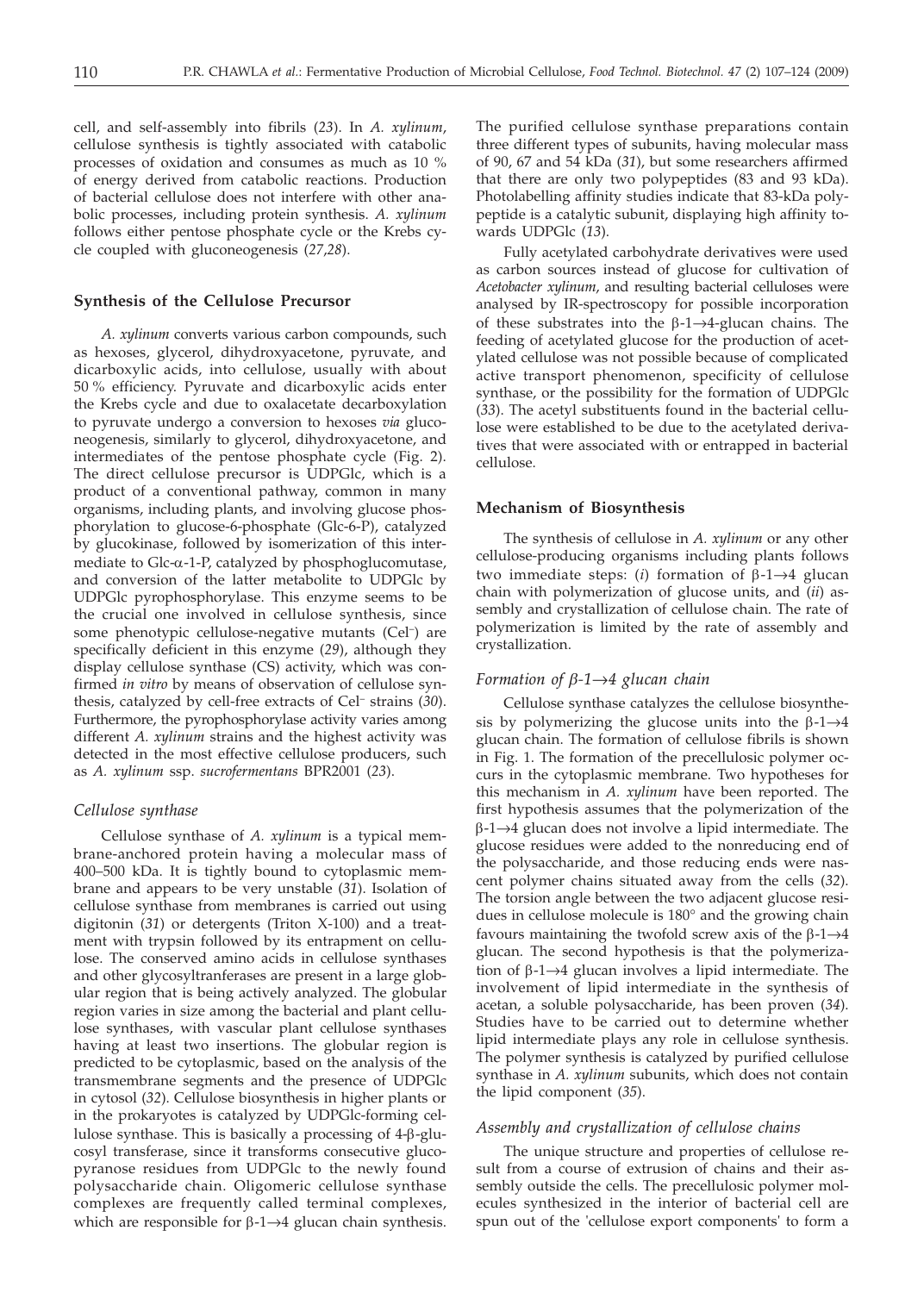protofibril of approx. 2–4 nm diameter, and the protofibrils are bundled in the form of a ribbon-shaped microfibril of approx.  $80 \times 4$  nm (36).

Electron micrographs of the surface of the cell envelope indicate the presence of some 50 to 80 pore-like sites arranged in a regular row along the long axis of the cell and in evident combination with the extracellular cellulosic ribbon (*37*,*38*). These discrete structures of the lipopolysaccharide layer are presumed to be the sites of extrusion for precellulosic polymers. Aggregates of this size, rather than individual  $\beta$ -1 $\rightarrow$ 4 glucan chains, are postulated to be the initial form of the cellulosic product (*39*). The existence of such tactoidal aggregates, and of analogous structures in algal preparations (*39*), suggests that the synthesis of many  $\beta$ -1 $\rightarrow$ 4 glucan chains simultaneously at a spatially limited site is a common feature of the assembly of cellulose microfibrils in both higher and lower organisms (*40*). This process of assembly and crystallization of cellulose chains is usually described as cell directed because, although it occurs in the extracellular space, the mutual orientation and association of glucan chains, aggregates, microfibrils, bundles, and ribbon are apparently governed by the original pattern of extrusion sites (*27*).

Stronger aeration or the presence of certain substances that cannot penetrate inside the cells, but can form competitive hydrogen bonds with the  $\beta$ -1 $\rightarrow$ 4 glucan chains (carboxymethyl cellulose, fluorescent brightener, calcofluor white), bring significant changes in the supramolecular organization of cellulose chains. Instead of the ribbon-like polymer, *i.e.* cellulose I, the thermodynamically more stable amorphous cellulose II is formed. The differences in the assembly of cellulose I and cellulose II outside the cytoplasmic membrane are well defined in Fig. 1. Typical chain elongation rate, which is 2 mm/min, corresponds to a polymerization of more than 10<sup>8</sup> glucose molecules in the β-1→4 glucan (23).

## **Fermentative Production of Microbial Cellulose**

In general, factors affecting cellulose production mainly include growth medium, environmental conditions and formation of byproducts. Generally, medium containing high carbon to limiting nutrient ratio (often nitrogen) is favourable for polysaccharide production. Conversion of 60–80 % of the utilized carbon source into crude polymer is commonly found in high yielding polysaccharide fermentations. The optimal design of the medium is very important for the growth of a microorganism and thus stimulating the formation of products. Nutrients required for the growth of a microorganism are carbon, nitrogen, phosphorus, sulphur, potassium and magnesium salts.

#### *Effect of medium components*

The fermentation medium contains carbon, nitrogen and other macro- and micronutrients required for the growth of organism. The changes in the medium components affect the growth and the product formation directly or indirectly. Secretion of exopolysaccharides is usually most noticeable when the bacteria are supplied with an abundant carbon source and minimal nitrogen source (*41*). Sometimes a complex medium supplying amino acids and vitamins is also used to enhance the cell growth and production (*42*). Effects of various medium components on microbial cellulose production are described in the following sections.

## Carbon source

Usually, glucose and sucrose are used as carbon sources for cellulose production, although other carbohydrates such as fructose, maltose, xylose, starch and glycerol have also been tried (*43*). *G. hansenii* PJK (KCTC 10505 BP) produced 1.72  $g/L$  of cellulose when glucose was provided as carbon source (*21*). *Acetobacter* sp. V6 strain isolated from the traditionally fermented vinegar produced 4.16 g/L cellulose in a complex medium containing glucose as a carbon source (*44*). The effect of initial glucose concentration on cellulose production is also important, since the formation of gluconic acid as a byproduct in the medium decreases the pH of the culture and ultimately decreases the production of cellulose. Cellulose yields at initial glucose concentrations of 6, 12, 24 and 48 g/L were studied, and the consumption of glucose was found to be 100, 100, 68 and 28 % of the initial concentration, respectively (*43*).

Ishihara *et al*. (*45*) used xylose as a carbon source for the production of cellulose by *A. xylinum* IFO 15606 and obtained a yield of 3.0 g/L. Sucrose, mannitol and glucose were found to be the optimal carbon sources for cellulose production by *A. xylinum* NCIM 2526 (*41*). *Gluconacetobacter xylinus* strain isolated from kombucha gave maximum cellulose production with mannitol as a carbon source (*46*).

Ethanol is used as additional carbon source and also to degenerate the cellulose non-producing cells of *G. hansenii* (Cel–), which can appear under submerged culture conditions. Addition of ethanol increased cellulose production from 1.30 to 2.31 g/L in *G. hansenii* (*21*). Son *et al*. (*47*) studied the effect of the addition of ethanol on cellulose production by using newly isolated *Acetobacter* sp. A9 strain. It was observed that with the addition of 1.4 % (by volume) ethanol to the medium, cellulose production was 15.2 g/L, which was about four times higher than that without ethanol addition. Addition of ethanol was also found to eliminate spontaneous mutation of cellulose non-producing cells.

The problem associated with the use of glucose as a carbon source for cellulose production is the formation of gluconic acid as byproduct in the medium which decreases the pH of the culture and ultimately decreases the production of cellulose. Keshk and Sameshima (*48*) investigated the formation of gluconic acid and bacterial cellulose production in the presence of lignosulphonate. Gluconic acid production was decreased and bacterial cellulose production was increased when the medium was supplemented with lignosulphonate. This was attributed to the inhibition of gluconic acid formation in the presence of antioxidant and polyphenolic compounds in lignosulphonate.

The effect of the addition of organic acids to GPY- -citric acid buffer medium was studied. Cellulose yield increased from 0.6 to 3.8  $g/L$  in the presence of 20  $g/L$ of acetic acid. The addition of organic acids other than acetic acid (succinic, lactic and gluconic acid) did not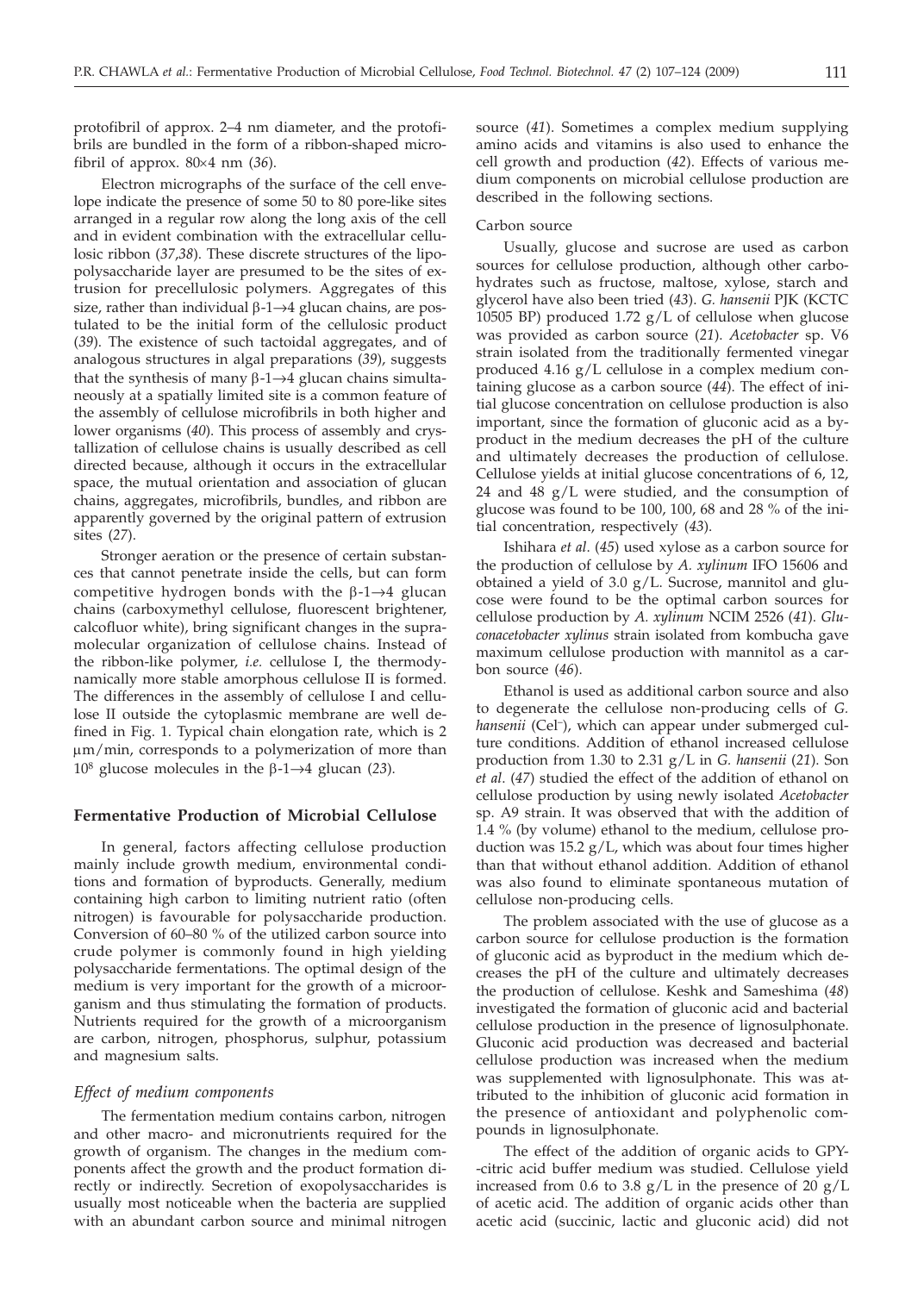increase the yield of cellulose. Acetic acid was consumed as monomeric raw material and mass flow of glucose catabolism was partly substituted by another carbon source (*e.g.* acetic acid) (*49*). Matsuoka *et al*. (*42*) observed that lactate had a stimulating effect on cellulose production when it was added with 4 % (by mass per volume) fructose containing corn steep liquor, yeast extract or peptone as a nitrogen source. However, time of initiation of bacterial cellulose production was different for different carbon sources. Naritomi *et al*. (*50*) also studied the effect of lactate on bacterial cellulose production from fructose in continuous culture by *Acetobacter xylinum* ssp. *sucrofermentans* BPR3001A. They reported that supplementing 12.5 g/L of lactate to the feed medium increased the cell concentration and fructose consumption at a steady state, resulting in a production rate of  $0.90 \text{ g/(L·h)}$  and a cellulose yield of 36 % at a dilution rate of 0.1  $h^{-1}$ . The adenosine triphosphate (ATP) content of viable cells was maintained at a higher level by feeding with a lactate-supplemented medium rather than the unsupplemented corn steep liquor-fructose medium. They also indicated that lactate functioned as an energy source, not as a substrate for cellulose biosynthesis. Increased intracellular ATP resulting from lactate oxidation may have improved the fructose consumption and cellulose production in the continuous culture.

Bae and Shoda (*51*) studied the production of bacterial cellulose by *Acetobacter xylinum* BPR2001 using molasses medium in a jar fermentor. They reported that subjecting molasses to  $H_2SO_4$ -heat treatment gave a maximum cellulose concentration that was 76 % more than that achieved using untreated molasses, and also that the specific growth rate increased twofold. They also varied the initial sugar concentrations in the  $H_2SO_4$ -heat treated molasses from 23 to 72  $g/L$ , and concluded that maintaining a lower concentration in the molasses is essential for efficient cellulose production in jar fermentors, the effect being attributed mainly to the complex nature of molasses. Bae and Shoda (*52*) studied the production of bacterial cellulose by intermittent and continuous fed-batch fermentation in molasses-based medium. They reported a production of 7.82 g/L when 200 mL of molasses medium was added five times by intermittent feeding, whereas maximum bacterial cellulose was obtained with a feeding rate of 6.3 g of sugar per h by continuous feeding. Keshk and Sameshima (*53*) investigated the production of bacterial cellulose using sugarcane molasses in a Hestrin-Schramm medium, and indicated it to be a better carbon source than glucose for cellulose production.

Premjet *et al*. (*54*) added components of sugarcane molasses such as sucrose, fructose, glucose, nitrogenous compounds, non-nitrogenous acids, nucleic acids, vitamins, other carbohydrates, minerals and black colour substances individually or in combined forms into Hestrin-Schramm medium, and investigated their effect on bacterial cellulose production by *Acetobacter xylinum* ATCC 10245. They concluded that the addition of vitamins, amino acids, other carbohydrates, minerals and black colour substances to the molasses in the Hestrin- -Schramm medium with a mixture of sucrose and fructose as the carbon source increased the bacterial cellulose yield. The black colour substance was the most effective in increasing the production of bacterial cellulose.

Hornung *et al*. (*55*) studied the effect of the mass transfer rate of substrate on the microbial growth of the bacteria, cellulose formation, and the utilization of the substrate. A fundamental model for the diffusion of glucose through the growing cellulose layer was proposed. The model confirmed that the increase in diffusional resistance is indeed significant, but other factors should also be taken into account. Hornung *et al*. (*56*) noted that the growing cellulose is in contact with the wall of the box or beaker, and moves downwards into the nutrient broth with progress of time. They carried out experiments where this wall contact was eliminated and a constant rate of production over several weeks was found. This indicated the importance of understanding the role of the wall in the usual surface culture.

Hornung *et al*. (*57*) reported the use of a novel aerosol bioreactor working on a fed batch principle. This involved the generation of an aerosol spray of glucose and its even distribution to the living bacteria on the medium-air interface. The apparatus was built and operated up to eight weeks with a constant rate of cellulose production. The aerosol system provided the basis for an economic production of bacterial cellulose in surface culture.

Bae and Shoda (*51*) and Sun *et al*. (*58*) optimized the media for the production of bacterial cellulose by using statistical techniques. Sun *et al*. (*58*) used the one-factor- -at-a-time and orthogonal array method for culture condition optimization. They reported the optimum medium composition of (in %): sucrose 5, protein peptone 1.5, citric acid 0.2,  $Na<sub>2</sub>HPO<sub>4</sub>·12H<sub>2</sub>O$  0.2,  $KH<sub>2</sub>PO<sub>4</sub>$  0.2,  $MgSO<sub>4</sub>·$  $\cdot$ 7H<sub>2</sub>O 0.03, alcohol 1, pH=6.8, and cultivation at 28 °C for 6 days with maximum yield of 2  $g/L$  of cellulose. Bae and Shoda (*51*) used Box-Behnken design to optimize the culture conditions and reported  $14.3$  g/L of bacterial cellulose production with 4.99 % fructose, 2.85 % corn steep liquor, 28.33 % dissolved oxygen, and 0.38 % agar.

Kim *et al*. (*59*) isolated *Gluconacetobacter* sp. RKY5 from persimmon vinegar and optimized the conditions for maximum cellulose production. The optimized medium composition for cellulose production was determined to be (in %): glycerol 1.5, yeast extract 0.8,  $K_2HPO_4$ 0.3, and acetic acid 0.3. In this optimized culture medium, *Gluconacetobacter* sp. RKY5 produced 5.63 g/L of cellulose after 144 h of shaken culture and  $4.59$   $g/L$  were produced after 144 h of static culture. Seto *et al*. (*60*) studied the co-cultivation of *Gluconacetobacter xylinus* and *Lactobacillus mali* for maximum production of bacterial cellulose. A microbial colony that contained a marked amount of cellulose was isolated from vineyard soil. The colony was formed by the associated growth of two bacterial strains: a cellulose-producing acetic acid bacterium (st-60–12) and a lactic acid bacterium (st-20). Co-cultivation of the two organisms in corn steep liquor/sucrose liquid medium resulted in a threefold higher cellulose yield as compared to the st-60–12 monoculture. A similar enhancement was observed in a co-culture with various *L. mali* strains, but not with other *Lactobacillus* sp.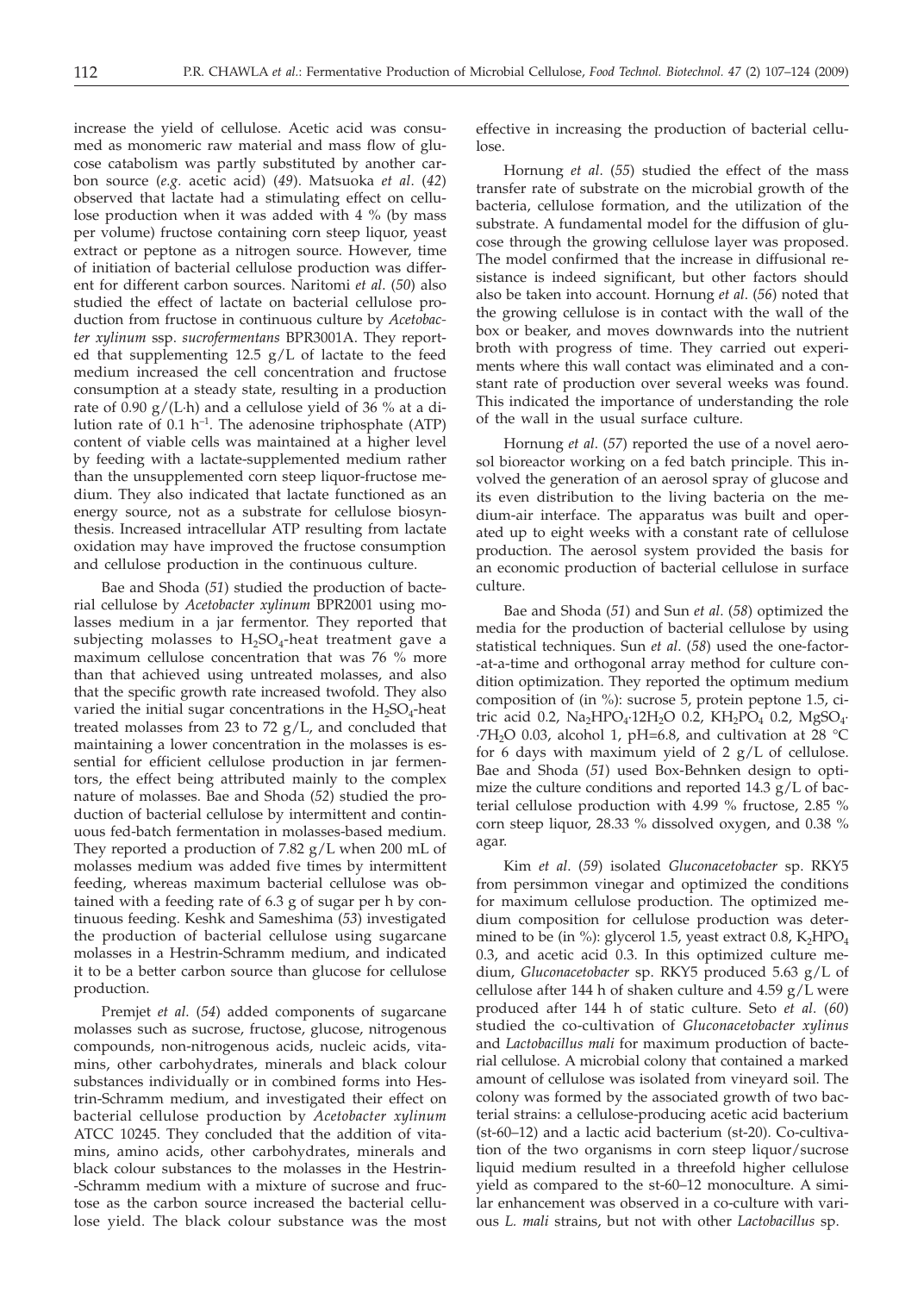#### Nitrogen source

Nitrogen is a main component of proteins necessary in cell metabolism, and comprises 8–14 % of the dry cell mass of bacteria. The effect of various nitrogen sources on the production of bacterial cellulose has been reported; casein hydrolyzate gave yield of 5 g/L, and peptone gave yield of 4.8 g/L of cellulose in *A. xylinum* (*41*). The addition of extra nitrogen favours the biomass production, but diminishes cellulose production (*42*). Matsuoka *et al*. (*42*) observed that corn steep liquor had a stimulating effect on cellulose production when it was added at 0.15 % (by volume) to the medium with 4 % (by mass per volume) fructose. This was attributed to the presence of lactate in corn steep liquor, which is absent from other nitrogen sources.

The effect of yeast extract concentrations on cell growth and cellulose production in different carbon media has been studied. Yeast extract was added to the medium in the range from  $5$  to  $60$   $g/L$ , while carbon sources comprised 20  $g/L$ ; the medium containing 40 g/L of yeast extract yielded maximum concentration (6.7 g/L) of cellulose (*61*).

## Effect of precursors

The addition of precursor molecules is of considerable importance in the polysaccharide synthesis in terms of metabolic driving force. Amino acids have been used by some researchers as a nitrogen source or as a stimulator for improving biopolymer yield (*44*). Methionine has an important effect on the cellulose production by *Acetobacter xylinum* ssp. *sucrofermentans*, accounting alone for 90 % of cell growth and cellulose production (*42*). Nicotinamide has also been found to be important for cellulose production. Evaluation of nicotinamide in the fraction range of 0.00001 to 0.00008 % showed that maximal bacterial cellulose production was at 0.00005 % (*44*). Vitamins like pyridoxine, nicotinic acid, *p*-aminobenzoic acid and biotin were also found to be important for the cell growth and cellulose production, but vitamins like pantothenate and riboflavin were found to have contradictory effects (*42*).

The sugar nucleotides had an important effect on the cell growth and microbial cellulose production. UDPGlc has a stimulating effect on the production of microbial cellulose (*44*,*62*).

#### Effect of the addition of water-soluble polysaccharides

Bacterial cellulose production in a reactor is complex, mainly because the culture used consists of solid bacterial cellulose and cells, liquid medium and air gas. The heterogeneous coagulation of bacterial cellulose forms a large clump on the surface, with adhered cells and the subsequent deterioration of bacterial cellulose production. Therefore, a homogeneous and small bacterial cellulose suspension is essential for sufficient agitation and oxygen transfer. To minimize the clumps, several viscous water-soluble polysaccharides were supplemented to the medium. It is reported that the bacterial cellulose pellets became smaller in the medium supplemented with agar or acetan, which leads to improved bacterial cellulose production. Bacterial cellulose production in a 50-litre internal loop airlift reactor was increased from 6.3 to 8.7 g/L by the addition of 0.1 % agar (*63*). The ef-

fect of agar fractions ranging from 0 to 1 % (by mass per volume) was studied on the *Acetobacter xylinum* BPR 2001 by Bae *et al*. (*64*). The yield of bacterial cellulose increased from 8 to 12.8  $g/L$  at an agar fraction of 0.4 %. The culture broth containing agar was more viscous and the free cell number was higher than that of the broth without the agar, suggesting that agar may hinder the coagulation of bacterial cellulose in the broth. The specific growth rate of the cellulose also increased in the presence of agar. Addition of agar was not associated with biochemical metabolism, but rather had a physicochemical effect on the medium (*64*).

Zhou *et al*. (*65*) studied the effect of the addition of sodium alginate on bacterial cellulose production by *Acetobacter xylinum* NUST4.1. It was observed that sodium alginate hindered the formation of large clumps of bacterial cellulose, and enhanced cellulose yield. The yield of bacterial cellulose reached 6.0 g/L after the addition of 0.04 % (by mass per volume) sodium alginate into the medium as compared to 3.7 g/L in the control.

#### Miscellaneous

The influence of lignosulphonate on bacterial cellulose productivity was studied by Keshk and Sameshima (*48*) using six strains of *G. xylinus*. The productivity of bacterial cellulose by all strains improved by almost 57 % in the presence of 1 % (by mass per volume) lignosulphonate. The stimulatory effect on the bacterial cellulose membrane production was attributed to the high molecular mass lignosulphonate fraction.

Calcofluor white ST, an optical brightener for cellulose, increased the rate of glucose polymerization into cellulose. *A. xylinum* bacterium normally produces a ribbon of cellulose that is a composite of crystalline microfibrils, but calcofluor white ST above 0.1 mM disrupts the assembly of crystalline cellulose I microfibrils and their integration into a composite ribbon by stoichiometric binding to glucose residues of newly polymerized cellulose polymer chains. Under these conditions, the rate of glucose polymerization increases up to 4 times the control rate, whereas oxygen uptake increases only 10–15 % (*39*). Addition of xylose isomerase to the medium containing D-xylose at the beginning of fermentation increased the production of cellulose from 1.2 to 3 g/L (*45*).

During continuous production of cellulose, *A. xylinum* cells, which produce large amounts of cellulose, are rather difficult to transfer from one inoculum to the next as the cells frequently become entangled in the thick cellulosic pellicle. A large inoculum is necessary for the large scale production of cellulose. Cellulase enzyme preparations added at appropriate concentrations do not impede cell growth but dissolve cellulose around the cells. Using this technique, dense cultures of cellulose- -producing microorganisms may be produced and used for various purposes. Addition of cellulase at 0.000375 to 0.015 U/mL increased the rate of cellulose synthesis by *A. xylinum*. Brown (*66*) and Nakamura *et al*. (*67*) reported an increase in cellulose productivity by *A. xylinum* even in the presence of a small amount of heat-denatured cellulase. They also found that biosynthesis of cellulose in *A. xylinum* began at the earlier stage of fermentation as compared to the control.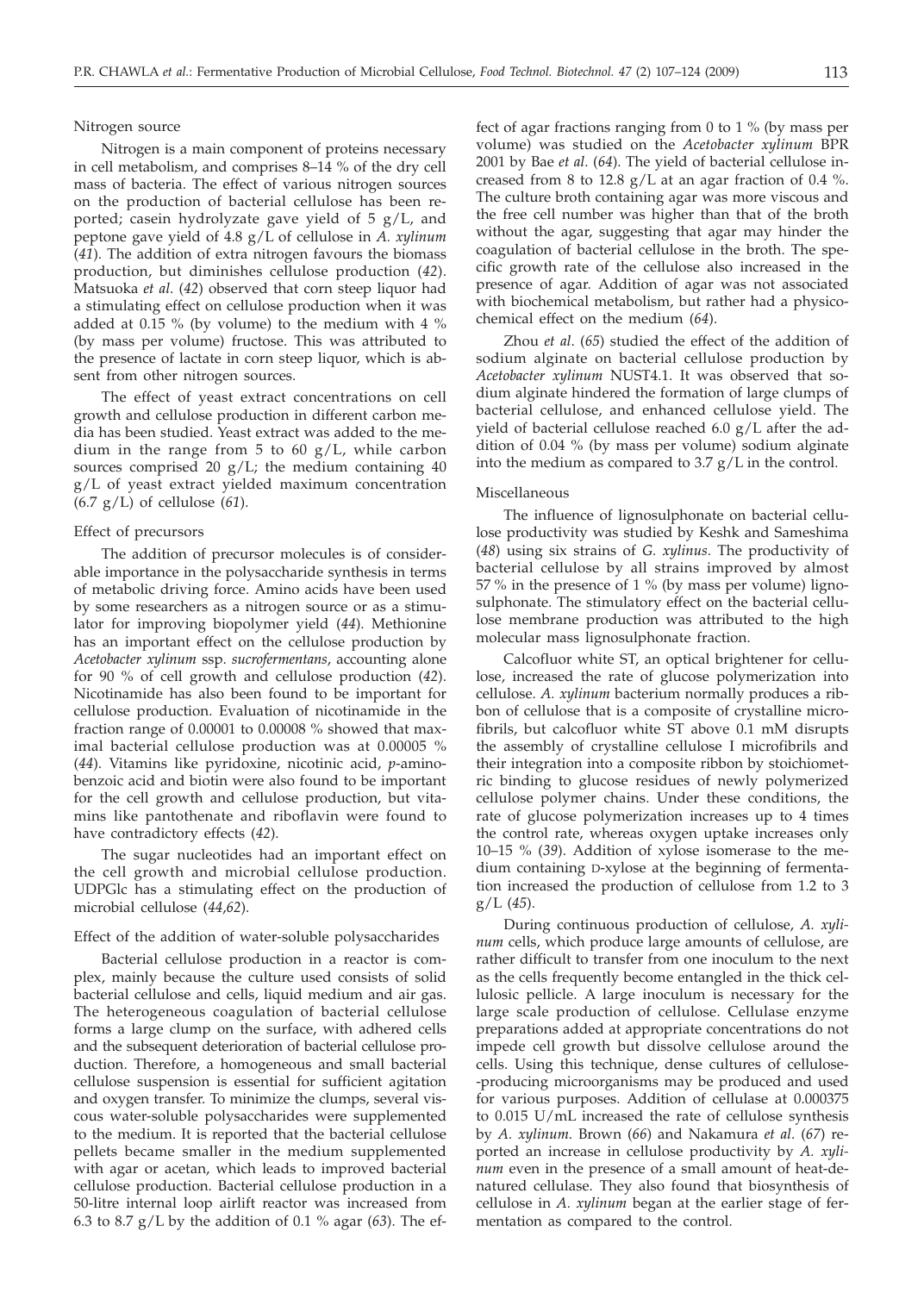Nguyen *et al*. (*46*) studied the effect of green tea on cellulose production by a *G. xylinus* strain isolated from kombucha. Green tea at a level of 3 g/L gave the highest cellulose yield of 3.34 g/L after 7 days of incubation. Tea infusions (caffeine and theophylline) function as stimulators of cellulose production by preventing bis-(3'- -5')-cyclic dimeric guanosine monophosphate (c-di-GMP), the most important factor in cellulose synthesis, from being destroyed by the enzyme phosphodiesterase.

#### *Effect of environmental factors*

Microorganisms respond rapidly to environmental changes in many aspects such as induction and repression of protein synthesis, and changes in cell morphology. The main environmental parameters of interest are pH, temperature, dissolved oxygen, as well as stirrer speed. The physiology of *A. xylinum* has been studied by many researchers in shake flasks and in the 50-litre air lift bioreactor in order to understand how the microorganisms function and respond to the controlled environment, and to optimize process conditions for cellulose production. The bacterial cellulose produced by the airlift reactor formed a unique elliptical pellet different from the fibrous form that was produced in an agitated stirred tank fermentor (*68*).

#### Temperature

Temperature is a crucial parameter that affects both growth and cellulose production. In the majority of experiments, the maximal cellulose production was observed between 28 and 30 °C (*17,69*).

# pH

The optimum pH of the culture medium for bacterial cellulose production is in the range of 4.0 to 6.0, the yield of cellulose decreasing below pH=4 (*43*). The pH decreases during fermentative production because of the accumulation of gluconic, acetic or lactic acids in the culture broth (*70*). Therefore, it is important to control the pH within the optimal range. It is actually difficult to autoregulate an optimal pH using a pH sensor as the viscous broth often attaches to the sensor, causing inaccurate pH readings. Even in a stirred tank reactor, a high broth viscosity causes inhomogeneous mixing, which results in the adsorption of broth onto the pH sensor (*4*). Noro *et al*. (*71*) used the buffering capacity of corn steep liquor (CSL) to maintain the pH, as CSL contains various buffering substances. When a CSL-fructose (CSL-Fru) medium with a buffering capacity was used, the pH could be maintained within the optimal range and high bacterial cellulose production was achieved. The value  $\beta$ , shown in Eq. 1, was introduced to evaluate the buffering capacity of CSL added to the medium:

$$
\beta = \frac{\text{d[OH]}}{\text{d}p\text{H}} \tag{1/}
$$

where  $\beta$  is the buffering capacity,  $d[OH]$  is the change in the molarity of the CSL-Fru medium after the addition of 0.2 M NaOH or 0.1 M  $H_2SO_4$  and dpH is the change in pH.

## Dissolved oxygen

The dissolved oxygen in the culture medium is an important factor affecting cellulose production. In static cultures, substrates have to be transported entirely by diffusion and as carbon sources are generally available, the oxygen availability might become the limiting factor for cell metabolism and could have a negative effect on cellulose production and quality of the cellulose (*72*).

Kouda *et al*. (*73*) studied the effects of oxygen and carbon dioxide pressures on the production of bacterial cellulose by *Acetobacter* in aerated and agitated culture. The production rate was dependent on the oxygen transfer rate, which declined as the broth viscosity increased. Although the cellulose production rate was not affected by higher oxygen pressure, it was reduced as the operating pressure was raised. The reduction in the production rate was reported to be due to the high carbon dioxide pressure, because carbon dioxide-enriched air also reduced the production rate, while the reduction was nullified by increasing the airflow rate.

The dissolved oxygen in the medium can be varied by changing the agitation speed. Tantratian *et al*. (*74*) found that too high dissolved oxygen in the medium increased the gluconic acid content when glucose was used as a carbon source and thus reduced the cellulose production, whereas too low dissolved oxygen in the medium did not provide enough oxygen for the culture to grow and cellulose production was again reduced. In the fed-batch cultures, the highest yield of cellulose concentration was obtained at 10 % saturation of dissolved oxygen (*75*).

Chao *et al*. (*76*) studied the production of bacterial cellulose under oxygen-enriched air at different fructose concentrations in a 50-litre, internal-loop airlift reactor. When the initial fructose concentrations were varied from 30 to 70  $g/L$ , the highest production rate (0.22  $g/L$ per h), and highest concentration of cellulose  $(10.4 \text{ g/L})$ were observed at  $60-70$  g/L of fructose. It was concluded that enhanced production was reflected as a decrease in both  $CO<sub>2</sub>$  evolution and the concentration of other unknown substances, suggesting the efficient utilization of energy for cellulose synthesis despite  $O<sub>2</sub>$  limitation.

## **Bacterial Cellulose Production Using Reactors**

Bacterial cellulose has been conventionally produced by static and agitated culture method. Static culture method requires a long culture period and intensive manpower, thus resulting in a low productivity. On the other hand, agitated culture method converts bacterial cellulose-producing strains into cellulose-negative mutants, which become more enriched than the wild-type strain because of their rapid growth, thereby lowering the productivity of bacterial cellulose (*77*). In stirred tank or airlift reactors, the adhesion of bacterial cellulose culture broth to the inside wall and the upper part of the apparatus causes problems and reduces bacterial cellulose production (*78*). Therefore, it is necessary to develop a reactor for production of bacterial cellulose which requires less culture time and does not allow conversion of bacterial cellulose-producing strains into cel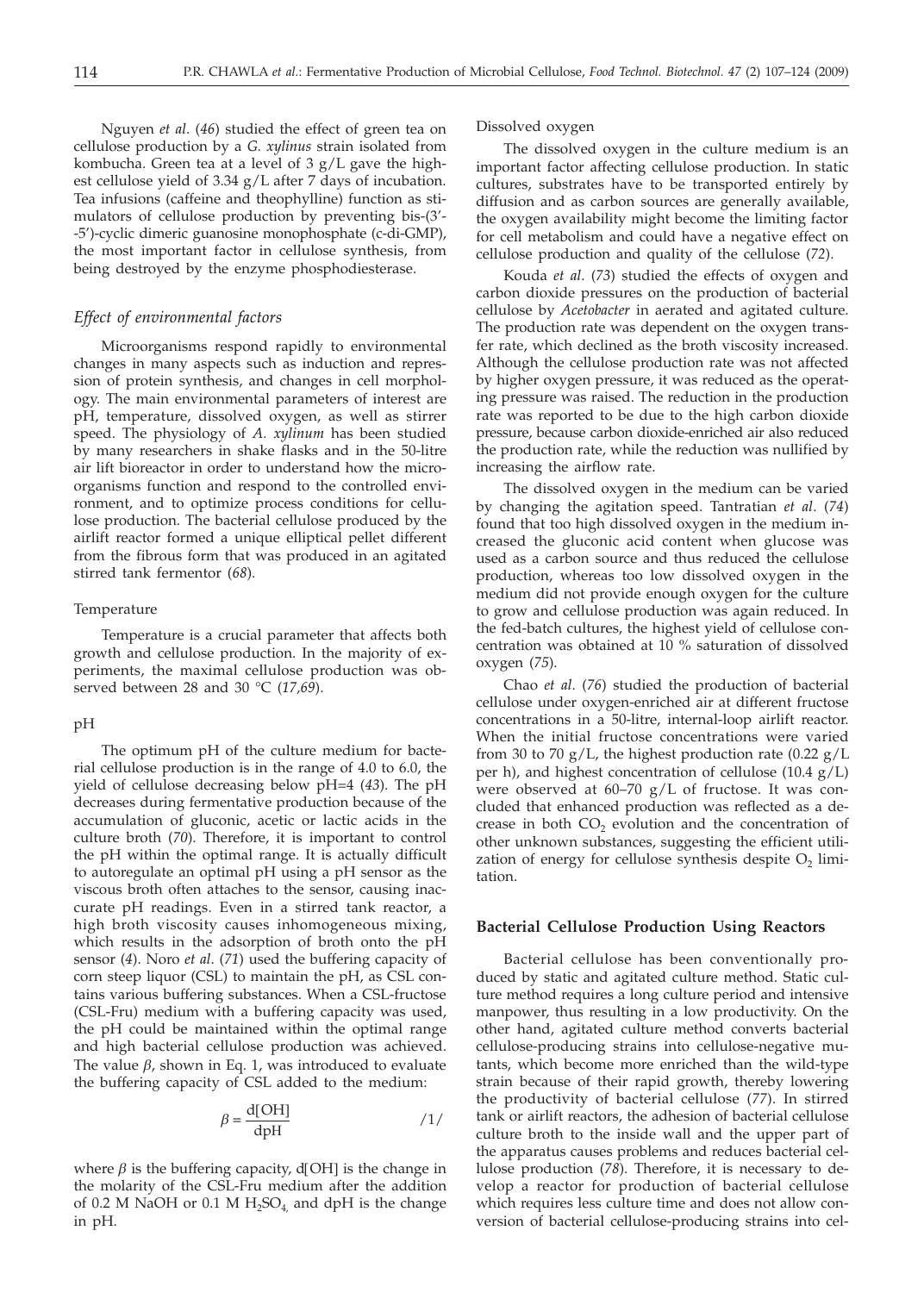lulose-negative mutants. There are few reports in literature where different reactors have been used for bacterial cellulose production.

#### *Rotating disk reactor*

The rotating disk reactor is designed so that half of the surface of its disks is submerged in the medium broth while the other half is exposed to the atmosphere. As the disks rotate continuously, the surface of the disks alternates between the medium and the atmosphere. When this reactor is used for the production of bacterial cellulose, cells that are stuck to the disk surface take nutrients when they are immersed in the medium, and are exposed to oxygen in the atmosphere. Krystynowicz *et al*. (*78*) investigated the optimum conditions for the production of bacterial cellulose in a rotating disk reactor by changing the medium volume, rotation speed, and number of disks. Maximum production of bacterial cellulose was obtained when the rotation speed and the ratio of surface area to medium volume (*S/V*) were 4 rpm and 0.71 cm<sup>-1</sup>, respectively.

#### *Rotary biofilm contactor (RBC)*

The RBC consists of a series of circular disks mounted on a horizontal shaft. The disks within the RBC are rotated, and alternatively exposed to the fermentation medium and air. Cellulose-producing bacteria cultivated in RBC do not face a strong shear stress and have an excellent oxygen transferability with which the microorganisms can readily come into contact with air, in comparison with stirred tank bioreactor. Kim *et al*. (*77*) used RBC for production of bacterial cellulose by *Gluconacetobacter* sp. Bacterial cellulose production was maximal at 5.52 g/L in RBC with eight disks. When the aeration rate was maintained at 1.25 vvm, bacterial cellulose production reached 5.67 g/L. The optimal rotation speed of the impeller in RBC was 15 rpm.

# *Bioreactor equipped with a spin filter*

A fermentation system using a spin filter was developed by Jung *et al*. (*79*) and its performance characteristics were tested. Fermentations were carried out in a fermentor equipped with a 6 flat-blade turbine impeller and a spin filter consisting of a cylinder surrounded by stainless steel mesh and whose stainless steel bottom was attached to the agitator shaft. This reactor was used for the production of bacterial cellulose by *G. hansenii* PJK. In periodical perfusion culture, bacterial cellulose production reached 4.57  $g/L$  after 140 h of cultivation, which was 2.9 times higher than that obtained in a conventional jar fermentor.

# *Reactor with silicone membrane*

To increase the rate of production of bacterial cellulose by *A. pasteurianus* AP-1SK in static culture, Yoshino *et al*. (*22*) developed a system in which cellulose pellicles were formed on an oxygen-permeable synthetic membrane and on a liquid surface. The rate of bacterial cellulose production was doubled using the cylindrical vessel, the bottom end of which was covered with a silicone sheet of 100 µm thickness. A silicone air bag was also used to produce bacterial cellulose. The rate of cellulose

production on silicone membrane depended strongly on the degree of roughness of the membrane surface. The rate of bacterial cellulose production was about five times higher on a glossy surface of a silicone membrane than on an embossed surface (*22*).

# *Static and submerged fermentation*

The differences in the production of cellulose and its structure in static and submerged cultures have been reported by various researchers (*55*–*57*,*80*–*82*). The production of bacterial exopolysaccharide in submerged cultivation was accompanied by a substantial increase in the viscosity of fermentation broth, which impaired air distribution in the medium. The internal structures of bacterial cellulose strictly depend on the culture conditions. In the static culture, it is important to control the pH because the accumulation of gluconic, acetic or lactic acids in the culture broth decreases the pH far below the optimum for growth and polysaccharide production (*70*). The doubling time of *A. xylinum* in static culture is 8–10 h, while that in submerged culture is 4–6 h (*23*). The most important problem associated with cellulose synthesis under submerged culture conditions by *A. xylinum* is the generation of cellulose non-producing cells (*10*,*20*).

Kouda *et al*. (*83*) evaluated the effect of agitator configuration on bacterial cellulose productivity in aerated and agitated culture. They reported that: (*i*) the impellers such as Maxblend<sup>®</sup> and a gate with turbine were suitable for bacterial cellulose fermentation because they mixed culture broth well and had large  $K<sub>L</sub>a$ , *(ii)* the production rate and yield depended on  $K<sub>L</sub>a$  and the oxygen consumption rate, and (*iii*) the static gassing-out method to measure  $K<sub>L</sub>a$  was useful for characterization of the agitation conditions and the agitator configuration.

Morphological differences between the cellulose produced by static and agitated cultures contribute to varying degrees of crystallinity, different crystalline size and  $I_{\alpha}$  cellulose content. The difference in  $I_{\alpha}$  content between the cellulose produced under agitated and static conditions exceeds that of the crystallinity index. The crystallinity index is closely related to the *<sup>I</sup>*a value (*82*). During the production of cellulosic films on non-agitated liquid media, the mass of the system does not change.

Under static immersed cultivation conditions, a biofilm of varying thickness (fleece) is produced which helps the colonized bacteria to maintain a high oxygen content near the surface, and which serves as a protective barrier against drying, natural inhibitors, and radiation (*84*). For most of the bacterial strains that produce cellulose, the pellicle is formed at a higher rate in a static culture than in shaken or submerged cultures where oxygen is supplied by forced aeration to enhance the bacterial respiration. Because the production rate of bacterial cellulose pellicle per unit of surface area of a static culture is almost constant, the production rate per culture volume can be increased by making the culture as shallow as possible. However, this requires a large area in which to place the culture vessel and is impractical for large-scale production.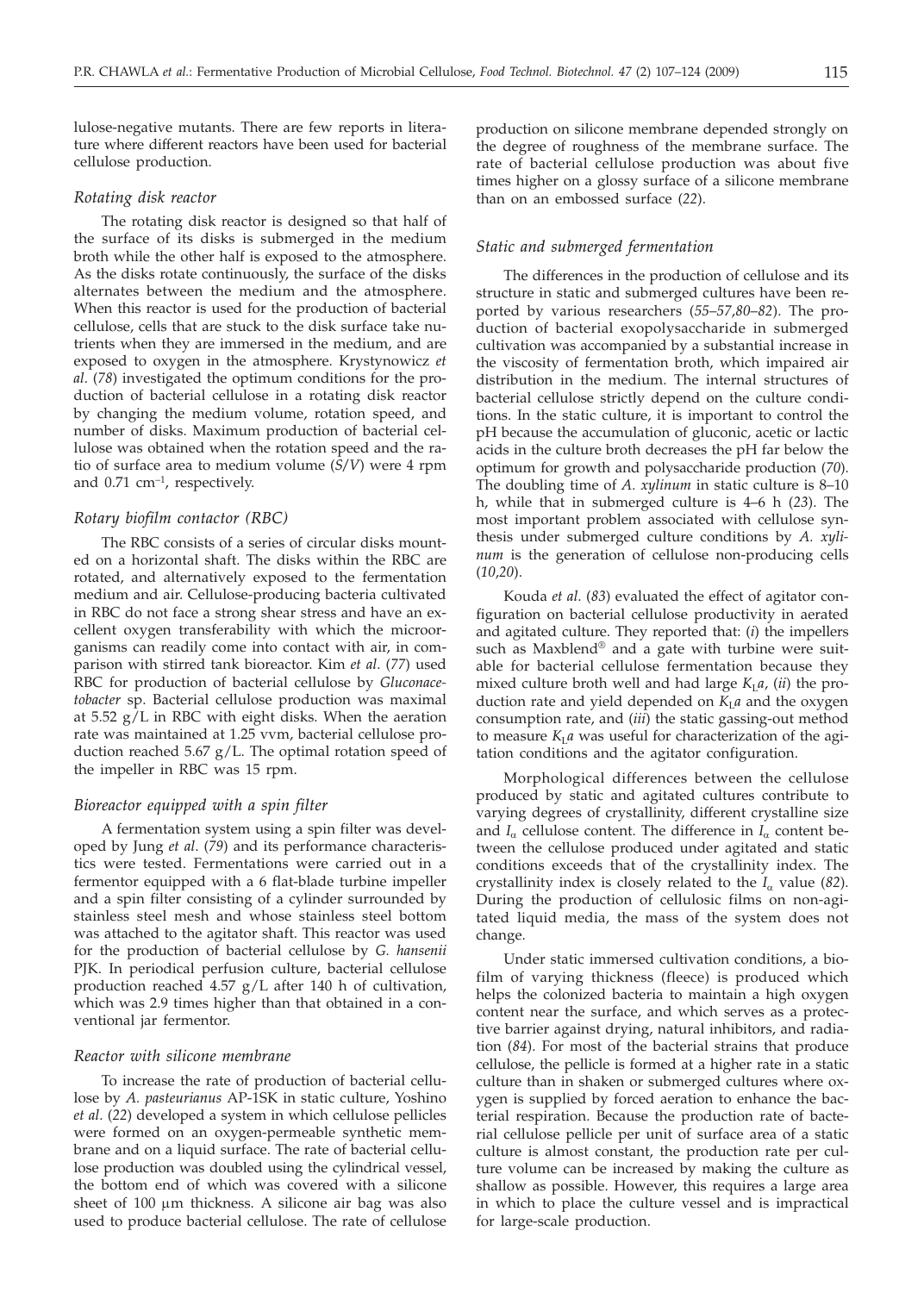The average thickness (or the grammage) of the final dried pellicle strongly affects its performance and hence must be carefully controlled. The fermentation process must be interrupted at a certain stage in order to obtain, after the final treatments, a dried pellicle presenting a grammage within a defined interval. Due to the relatively high complexity of the process, it is difficult to determine the time to stop the fermentation, leading to industrial losses that are frequently higher than 60 %. Borzani and De Souza (*85*) invented a simple method to control the bacterial cellulose production in static culture in order to obtain dried pellicles of desired average thickness. An equation was proposed to evaluate the volume of inoculated medium to be placed in a given tray, so that a completely dried film of a desired average thickness could be produced:

$$
V = \frac{G \cdot A(1+\alpha)}{\sigma \cdot \rho} + \frac{R \cdot A}{\rho}t \tag{2}
$$

where *G* is the grammage of the dried film  $(g/m^2)$ , *A* is the area of air/medium interface  $(m^2)$ ,  $\alpha$  is a relative increase in film area due to pressing,  $\rho$  is the density of inoculated medium  $(g/mL)$ ,  $\sigma$  is dried content of wet film  $(g/g)$ , *t* is time (day), and *R* is evaporation rate  $(L/(day·m²))$ .

## *Continuous production*

The microbial cellulose can be produced under static conditions. Hestrin-Schramm medium was added to the smaller or larger culture pans. The depth of the culture medium in each pan was 3–4 mm. The media were inoculated with the subcultured *A. xylinum* at 28 °C under static conditions. After two days of incubation, the edge of the pellicle produced on the surface was picked up, passed through the sodium dodecyl sulphate (SDS) bath to denature the bacterial cell wall. After 2 or 3 days of static cultivation, thin bacterial cellulose gel was formed and the harvest was started on the roller system. The tensile strength of the filament was found to be significantly stronger than the ordinary cellulose fibres (*86*).

# **Genetic Modification for Production of Bacterial Cellulose**

The Gram-negative bacterium *A. xylinum* has been studied as a model organism for cellulose biosynthesis. This organism has a cellulose synthase operon (*AxCes* operon) consisting of three or four genes (*87*–*90*). In addition, two genes, *cmcax* and *ccpax*, are located in the upstream region of the operon (*91*).

De Wulf *et al*. (*92*) attempted to improve cellulose productivity genetically by generating a mutant with restricted ketogluconate synthesis. They used UV mutagenesis to obtain a ketogluconate-nonproducing mutant from a parent strain, and its cellulose production increased from 1.8 g/L by the parent strain to 3.3 g/L after 10 days of shaking culture. This was supported by the fact that, when glucose or sucrose is used as the carbon source by *G. xylinus*, the main product is not cellulose, but ketogluconate, which decreases the pH, cell growth and cellulose production.

*G. xylinus* secretes not only water-insoluble cellulose, but also acetan, a viscous water-soluble polysaccharide which decreases fluidity of the culture broth adversely affecting the cellulose production. Acetan consumes UDPGlc for self-synthesis, which is also the starting material for cellulose synthesis. If acetan is not synthesized, the amount of UDPGlc used for cellulose synthesis is expected to increase, resulting in an increase in cellulose production. Ishida *et al*. (*93*) generated the acetan-nonproducing mutant strain, EP1, from the parental strain *G. xylinus* BPR2001. However, the cellulose production by EP1 decreased in the shake flask culture, although the productivity was maintained at the same level as that of the parent strain BPR2001 in a static culture. They found that the culture broth of EP1 became a heterogeneous suspension, containing large flocks formed by the aggregation of cells and cellulose, compared to that of the parent strain in the shake flask. This might be because acetan increases the viscosity of the culture, preventing the coagulation of cells and cellulose, resulting in an increased production. They also reported that when agar was added to the medium, similar effect to that of acetan was shown towards cellulose production. When agar was added at the start of cultivation, cellulose production was observed from the beginning of the experiments, and the cultivation time was reduced to two thirds as compared to that without the addition of agar.

The gene *dgc1* is known to be important for activating bacterial cellulose synthesis. Bae *et al*. (*62*) reported on cloning and sequencing the *dgc* gene associated with the regulation of c-di-GMP produced by *A. xylinum* BPR 2001 and determined the relationship between the structural characteristics and production of cellulose formed by the *dgc1* gene-disrupted mutant cultured using different cultivation methods. They unexpectedly found that the cellulose production by a mutant was almost the same as that of the parent strain in static and shake flask cultivations. Moreover, when the mutant was cultivated in the stirred tank reactor, the cellulose production increased by 36 % compared to that of the parent strain. They speculated that although *dgc1* was disrupted, cellulose production increased because other genes, *dgc2* and *dgc3*, which are functionally similar to those of *dgc1*, worked complementarily or were more stimulatory for cellulose synthesis. Therefore, they concluded that *dgc1* disruption is not critical for total bacterial cellulose production. However, Tal *et al*. (*94*) reported that cellulose production decreased with *dgc1* disruption. Although these two results seem to be inconsistent, the cultivation time used by Tal *et al*. (*94*) was too short to evaluate the final cellulose production, as the growth rate of the mutant was slower than that of the parental strain.

Kawano *et al*. (*95*) reported on cloning of cellulose synthesis related genes from *A. xylinum* ATCC23769 and ATCC53582. They cloned about 14.5 kb of DNA fragments from *A. xylinum* ATCC23769 and ATCC53582, and determined their nucleotide sequences. The sequenced DNA regions contained endo-β-1,4-glucanase, cellulose complementing protein, cellulose synthase subunits AB, C and D, and  $\beta$ -glucosidase genes. They found that cellulose production by ATCC53582 was 5 times greater than that of ATCC23769 during a 7-day incubation. In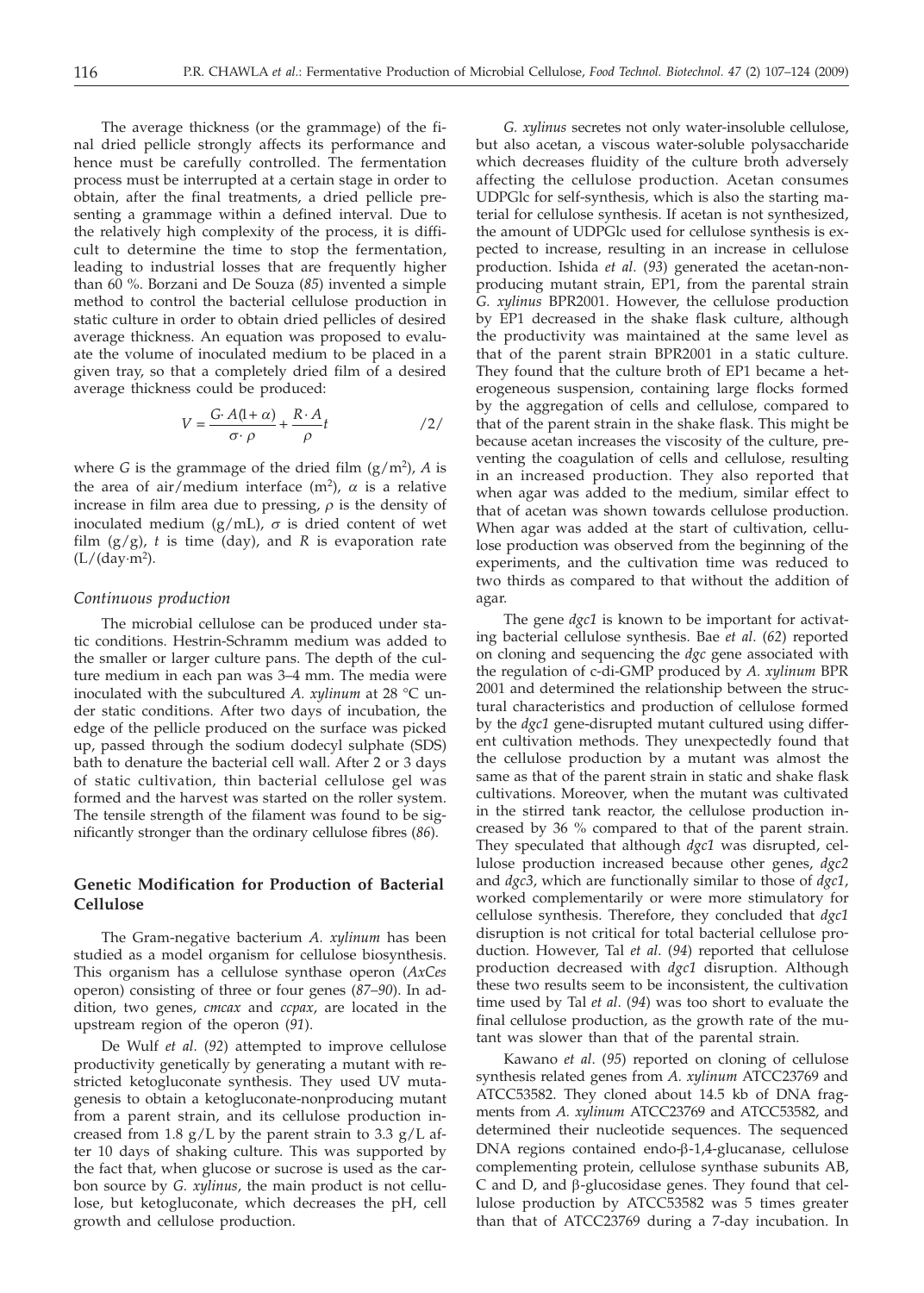*A. xylinum* ATCC53582, the synthesis of cellulose continued after glucose was consumed, suggesting that a metabolite of glucose, or a component of the medium other than glucose, may be a substrate for the production of cellulose. They concluded that the synthesis of cellulose and the growth of bacterial cells are contradictory.

To understand the structure–function relationships of endoglucanase gene (*CMCax*), which is involved in both cellulose hydrolysis and synthesis, Kawano *et al*. (*96*) studied crystallization and preliminary crystallographic analysis of the cellulose biosynthesis-related protein CMCax (EC 3.2.1.4) from *A. xylinum.* They overexpressed CMCax in *Escherichia coli*, then purified and crystallized it. CMCax*,* a protein coded by the *CMCax* gene, is an endoglucanase that has cellulose-hydrolyzing activity, while the *CCPax* product is suggested to be involved in cellulose crystallization (*97*). Kawano *et al*. (*90*) reported that over-expression of the *CMCax* gene in *A. xylinum* enhances cellulose production, so does the addition of the CMCax protein into the culture medium. Kawano *et al*. (*98*) revealed a regulation mechanism of *CMCax* expression in a cellulose non-producing mutant of *A. xylinum* using an enzyme assay and real-time quantitative reverse transcriptase polymerase chain reaction (qRT-PCR). They also studied condensation activity in A. *xylinum*, which produces β-glucodisaccharides from glucose. Furthermore, they investigated the *CMCax* gene expression in a wild-type strain using real-time qRT-PCR and concluded that gentiobiose induced *CMCax* expression and enhanced *CMCax* activity, suggesting that the concentrations of gentiobiose in the culture regulate cellulose production in *A. xylinum*.

Shigematsu *et al*. (*99*) cloned a gene fragment encoding a putative pyrroloquinoline quinone glucose dehydrogenase from *Gluconacetobacter xylinus* strain BPR2001, which was isolated as a high bacterial cellulose producer when using fructose as the carbon source. A glutamate dehydrogenase (GDH)-deficient mutant of strain BPR2001, namely GD-I, was generated *via* gene disruption using the cloned gene fragment. Strain GD-I produced no gluconic acid but it produced 4.1 g/L of cellulose aerobically in a medium containing glucose as the carbon source. The ability of strain GD-I to convert glucose to bacterial cellulose was approx. 1.7-fold higher than that of the wild type.

Nobles and Brown (*100*) reported on the functional expression of a partial cellulose synthase operon (acs - AB<sub>AC</sub>) of *G. xylinus* in the unicellular cyanobacterium, *Synechococcus leopoliensis* strain UTCC 100 (synonym, *Synechococcus elongatus* strain PCC 7942), resulting in the production of non-crystalline cellulose. They sought to combine the prodigious cellulose biosynthetic capacity of *G. xylinus* with the photosynthetic ability of cyanobacteria.

# **Properties**

Microbial cellulose possesses high crystallinity, high tensile strength, extreme insolubility in most of the solvents, moldability and high degree of polymerization (*101–103*). The thickness of cellulose fibrils is generally  $0.1-10 \mu m$ , one hundred times thinner than that of cellulose fibrils obtained from plants with good shape retention. Its water holding capacity is over 100 times (by mass) higher. Microbial cellulose is far stronger than plant cellulose (*82*,*104*). Macroscopic morphology of cellulose strictly depends on the culture conditions, which can easily be tailored for the physicochemical properties. Wanichapichart *et al*. (*105*) demonstrated that cellulose fibre had the degree of polymerization of 793, with a corresponding molecular mass of approx. 142.73 kDa.

Cellulose is soluble in concentrated acids like sulphuric, hydrochloric or nitric acid. It is also soluble in 8.5 % NaOH solution. The solubility of cellulose in the alkali can be increased by adding 1 % of urea to the solution (*106*).

At higher temperatures (>300 °C) the biopolymer degrades, although the alkali-treated cellulose membrane is more stable (between 343 and 370 °C). Composites prepared by adding bacterial cellulose and microfibrillated cellulose (MFC) processed through fibrillation of kraft pulp were compared for mechanical properties and it was found that the bending strength increased up to 425 MPa, while the Young's modulus increased from 19 to 28 GPa, nearly retaining the modulus of the bacterial cellulose sheets (*107*,*108*). The mechanical properties of cellulose are due to the uniqueness of uniform nano-scalar network structure, which is oriented bi-dimensionally when compressed.

George *et al*. (*101*) studied the swelling property of cellulose under different conditions. NaOH at lower concentration caused greater swelling in fibres as compared to other alkalis at the same concentrations. The percentage mass gain by the cellulose membranes after immersion in different alkali solutions was found to be in the order of NaOH>KOH>Na<sub>2</sub>CO<sub>3</sub>>K<sub>2</sub>CO<sub>3</sub>. The pervaporation characteristics of deproteinated microbial cellulose membrane were investigated over a wide range of water-ethanol feed composition and it was found to be promising for dehydration of azeotropes of ethanol. It has a high selectivity towards water at a reasonable flux (*109*). The basic characteristics of cellulose membrane as a molecular separation medium in aqueous conditions, and with modification of the structure by chemical treatments for controlling its molecular permeation characteristics are well described (*110*). The most attractive feature of bacterial cellulose production is the ability to control and modify not only the physical characteristics, but also the chemical composition of the cellulose fibre (*72*). The structure of the cellulose assembly can be altered by using direct dyes (amide black, trypan red), fluorescent brightening agents (congo red) or derivatives like carboxymethyl cellulose (*111*–*113*). *A. xylinum* was cultured in Hestrin-Schramm medium (control medium) and Hestrin-Schramm medium containing acetyl glucomannan. The presence of acetyl glucomannan in the medium prevents the assembly of cellulose microfibrils and changes the crystal structure of cellulose (*86*). Cultivation of *A. xylinum* in Hestrin-Schramm medium containing glucuronoxylan (xylan medium) showed loose bundles of cellulose microfibrils in the medium. In contrast, cellulose ribbons were formed in the pectin medium. Glucuronoxylan in the medium prevented the assembly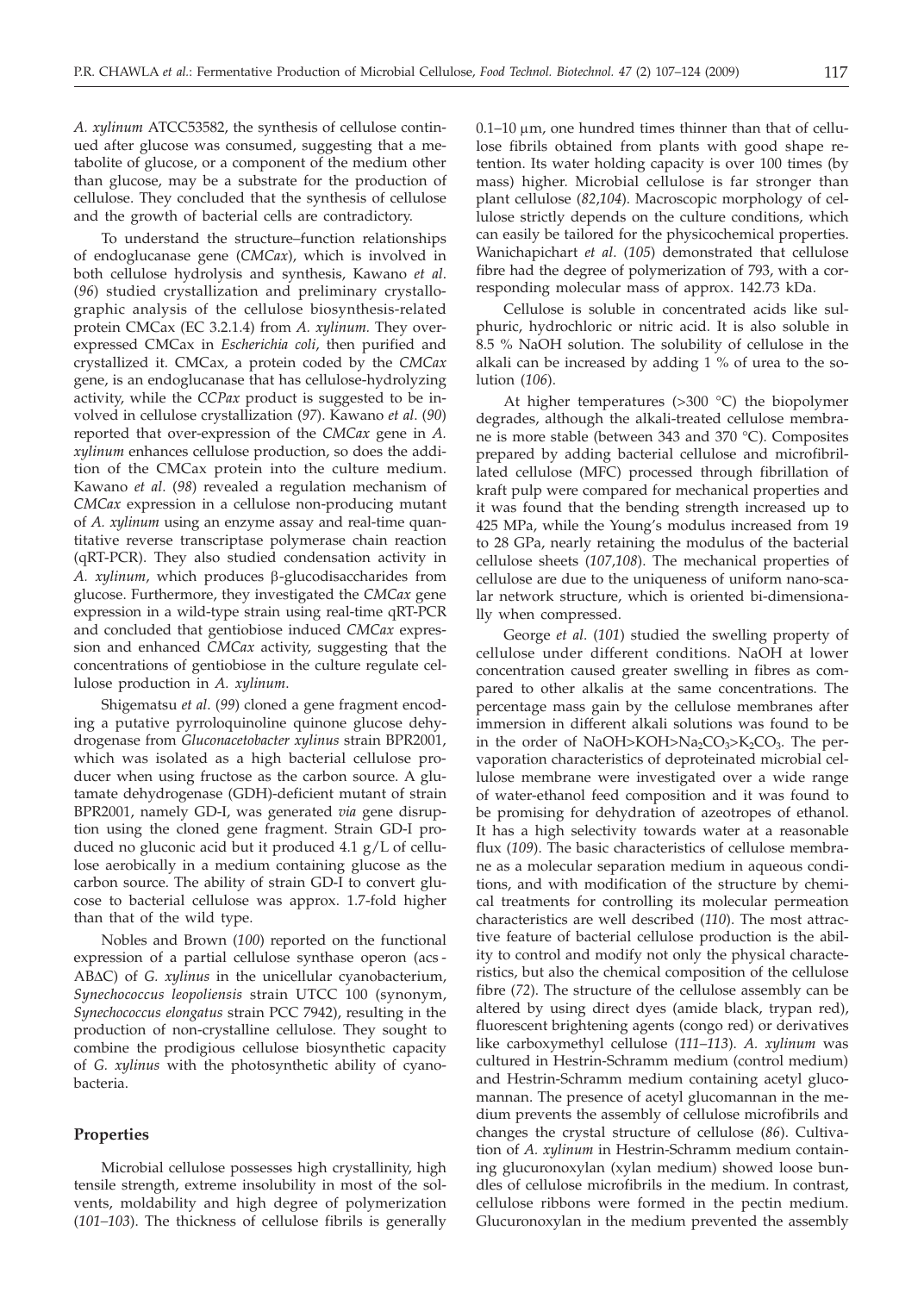of cellulose microfibrils and changed the crystal structure of cellulose, whereas pectin in the medium scarcely had an effect (*114*).

#### **Chemical Structure**

Cellulose is a homopolymer consisting of glucose glycosidically linked in a  $\beta$ -1 $\rightarrow$ 4 conformation (Fig. 3). The repeating unit of the polymer synthesis consists of two glucose molecules bonded together in such a way that one molecule is rotated 180 degrees with respect to the other.



**Fig. 3.** Repeating units of cellulose

The chemical structure of bacterial cellulose is similar to that of plant cellulose but the degree of polymerization differs from about 13 000 to 14 000 for plant and 2000–6000 for bacterial cellulose (*115*). The glucose units in cellulose are bound together to produce a long straight unbranched polymer chain and the capacity to form intermolecular hydrogen bonds between adjacent glucan chains is extremely high. *A. xylinum* cellulose consists of ribbons of microfibrils generated at the surface of the bacterial cell. The dimensions of the ribbons are 3–4 nm thick and 70–80 nm wide. The shape of microbial cellulose sheet seems to be maintained by hydrophobic bonds. It is reported that in the course of time inter- and intramolecular hydrogen bonds initially occur in each cellulose sheet, and then the cellulose crystalline structure is formed with the development of hydrogen bonds between cellulose sheets (*23*).

The microfibrilar structure of microbial and plant cellulose under the scanning electron microscope (SEM) is shown in Fig. 4. The structural differences of cellulose produced by stationary and agitated culture were studied by using nuclear magnetic resonance (NMR) and Fourier transform infrared spectroscopy (FTIR) (*81*,*82*). The existence of tunnels as observed by scanning electron microscope (SEM) argues for some kind of coordination during the pellicle formation and a random formation of cellulose microfibrils (*116*). Two common crystalline forms of cellulose designated as I and II are distinguishable by X-ray diffraction (*117*).

The microbial cellulose observed under SEM showed a significant difference in appearance of the external and internal surfaces of the pellicles. The external surfaces had irregular clusters of fibrils, whereas internal surfaces were organized in fractured sections. At higher magnification, layers of tunnels in the bacterial cellulose of about 7 µm in diameter were found (118). The solid--phase nitration and acetylation processes for bacterial cellulose were studied using CP/MAS 13C NMR spec-



**Fig. 4.** Microfibrillar organization between (a) *Acetobacter* cellulose, and (b) wood pulp  $(5000\times)$  (7)

troscopy together with wide-angle X-ray diffractometry and transmission electron microscopy (TEM). The relative reactivity of the OH groups in the glucose residues was found to decrease in the order of 6'OH>2'OH>3'OH. Moreover, the nitration rate greatly depends on the concentration of nitric acid in the reaction media. At lower concentrations, the 6'OH groups in the crystalline and disordered components were subjected to nitration at nearly the same rate, indicating that these two components were distributed almost randomly in the entire region of each microfibril. In contrast, all OH groups underwent nitration very rapidly at the higher concentration, although nitration levelled off to a certain extent for 3'OH groups. In solid-phase acetylation, no regioselective reactivity was observed among the three kinds of OH groups, which may be due to the characteristic reaction that precedes in a very thin layer between the acetylated and nonacetylated regions in each microfibril (*119*).

# **Recovery and Purification**

The microbial cellulose obtained after fermentation is not pure; it contains some impurities like cells and/or the medium components. Care must be taken in the interpretation of such yields, as crude products will often contain cells, which are bound to the polymer when it is recovered from fermentation broth (*23*). The fermented broth has to be purified to obtain pure cellulose. The process of isolation and purification of microbial cellulose is described in Fig. 5.

The most widely used process of purification of bacterial cellulose in the culture medium is the treatment with alkali (sodium hydroxide or potassium hydroxide), organic acids like acetic acid or repeated washing of the mixtures with the reverse osmosis water or hot tap wa-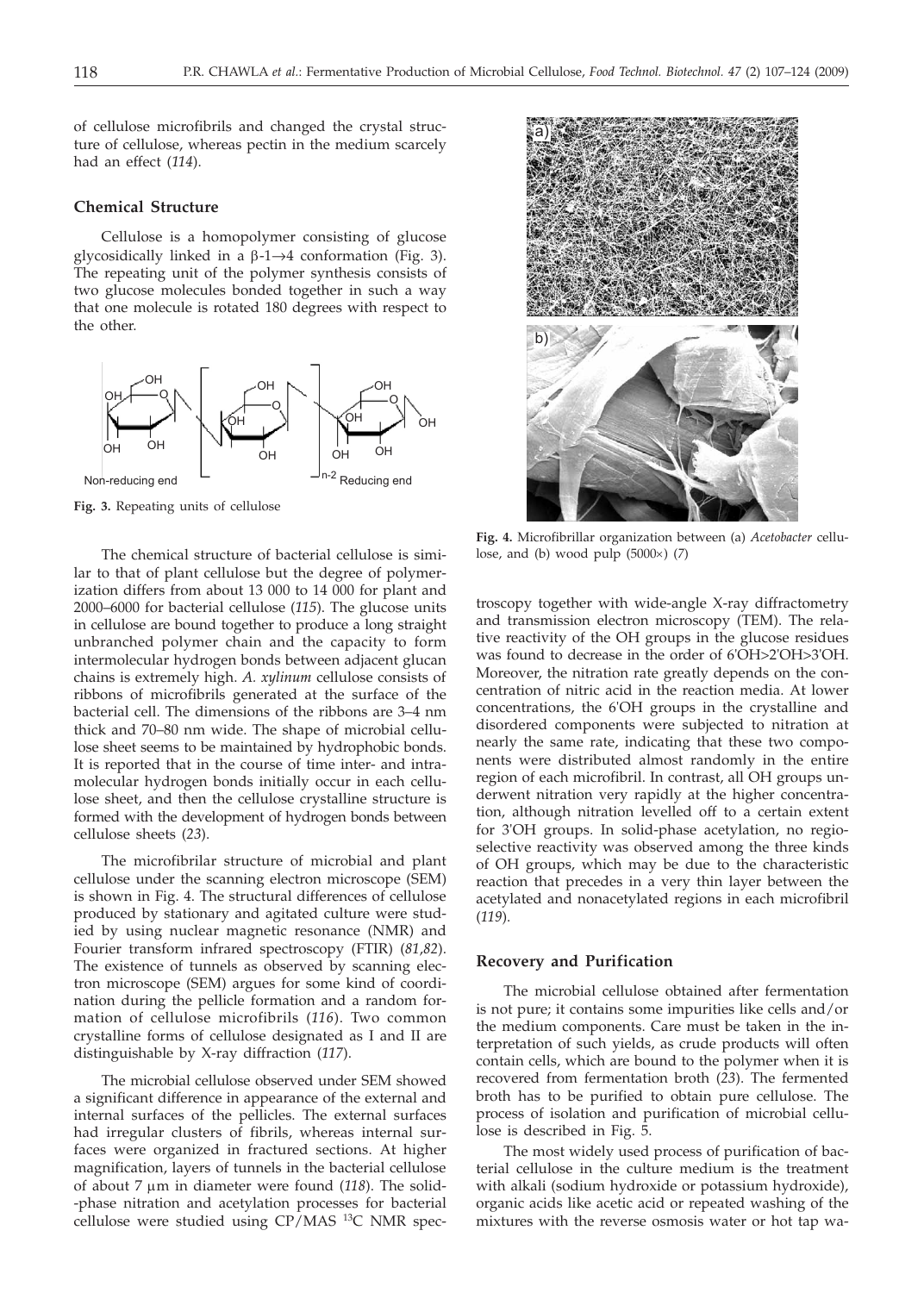

**Fig. 5.** Comparison of typical pulping processes for purification of cellulose from wood with a cleaning process for *Acetobacter* cellulose pellicles

ter for a period of time. The above purification steps can be used alone or in combination (*23*).

Bacterial cellulose containing entrapped cells was treated with solutions like  $NaOH/KOH/Na_2CO_3$  at 100 °C for 15–20 min to lyse the microbial cells; thereafter the solution was filtered using an aspirator to remove the dissolved materials. The filter cake was repeatedly rinsed with distilled water until the pH of the filtrate became neutral. The dry mass of bacterial cellulose without any microbial cells was measured after drying for 4–6 h. As such, the dry cell mass was considered to be the difference between the mass of the dried bacterial cellulose containing the cells and the dried bacterial cellulose after the treatment with NaOH (*20*,*43*,*70*,*92*). The culture medium was treated with acetic acid after the addition of NaOH solution for neutralization and then with distilled water (*49*,*120*). The cells can be treated with aqueous solution of SDS and washed with aqueous NaOH, followed by neutralization with acetic acid or by repeated washing with distilled water and then drying in the air or at 60–80 °C to a constant mass (*3*,*20*,*86*).

Medical application of bacterial cellulose requires special procedure to remove bacterial cells and toxins which can cause pyrogenic reactions. One of the most effective protocols is gentle processing of cellulose pellicle between absorbent sheets to expel about 80 % of the liquid phase and then immersing the mat in 3 % NaOH for 12 h. This procedure is repeated 3 times and after that the pellicle is incubated in 3 % HCl solution, pressed and thoroughly washed in distilled water. The purified pellicle is sterilized in autoclave or by <sup>60</sup>Co irradiation. It performs excellently as a wound dressing as it contains only 1–50 ng of lipopolysaccharide endotoxins, whereas bacterial cellulose purified using conventional methods usually contains  $30 \mu$ g or more of these substances (*23*).

### **Applications**

Since bacterial cellulose has properties like high purity, high degree of crystallinity, high density, good shape retention, high water binding capacity, and higher surface area as compared to the native cellulose, it can be used in various areas including textile industry, paper, food, pharmaceutical, waste treatment, broadcasting, mining and refinery (7,*12*,*121*). The applications of the bacterial cellulose are summarized in the following categories.

#### *Food applications*

Chemically pure cellulose can be used in processed foods as thickening and stabilizing agent. The first use of microbial cellulose in the food industries was in nata de coco in the Philippines. The gel-like properties of microbial cellulose, combined with its complete indigestibility in the human intestinal tract, made this an attractive food base (*122*). In the 1970s, monacolin K (mevinolin), an important metabolite of *Monascus* sp., was identified and shown to inhibit the synthesis of cholesterol. Nata, a bacterial cellulose product, which is prepared from *Acetobacter xylinum*, is a popular snack in the Philippines and other countries. It is also widely used in food processing because of its distinctly soft texture and high fibre content. Monascus-nata complex, which combines the functional characteristics of monacolin K and bacterial cellulose, is a potential novel functional foodstuff (*123*,*124*).

In 1992, microbial cellulose was introduced into diet drinks in Japan. *Acetobacter* was grown along with yeast in the tea extract and sugar. This is consumed as a kombucha, or Manchurian tea, for improved health needs.

## *Pharmaceutical and medical applications*

Microbial cellulose has high tensile strength, high porosity and microfibrillar structure. Chronic wounds such as venous leg ulcers, bedsores, and diabetic ulcers are difficult to heal, and they represent a significant clinical challenge both for the patients and for the healthcare professionals. The treatment of chronic wounds involves the application of various materials (hydrocolloids, hydrogels, biological or synthetic membranes) that provide a moist wound healing environment, which is necessary for optimal healing. According to the modern approaches in the field of wound healing, an ideal wound dressing system must display similarity to artificial skin, both structurally and functionally. The characteristics of modern wound dressing materials are: nontoxic, nonpyrogenic and biocompatible; ability to provide barrier against infection; ability to control fluid loss; ability to reduce pain during treatment; ability to create and maintain a moist environment in the wound; provide easy and close wound coverage; enable introduction or transfer of medicines into the wound; ability to absorb exudates during inflammatory phase; display high mechanical strength, elasticity and conformability; display an optional shape and surface area, and allow for easy and painless healing of the wound.

As microbial cellulose is a highly porous material, it allows the potential transfer of antibiotics or other medicines into the wound, while at the same time serving as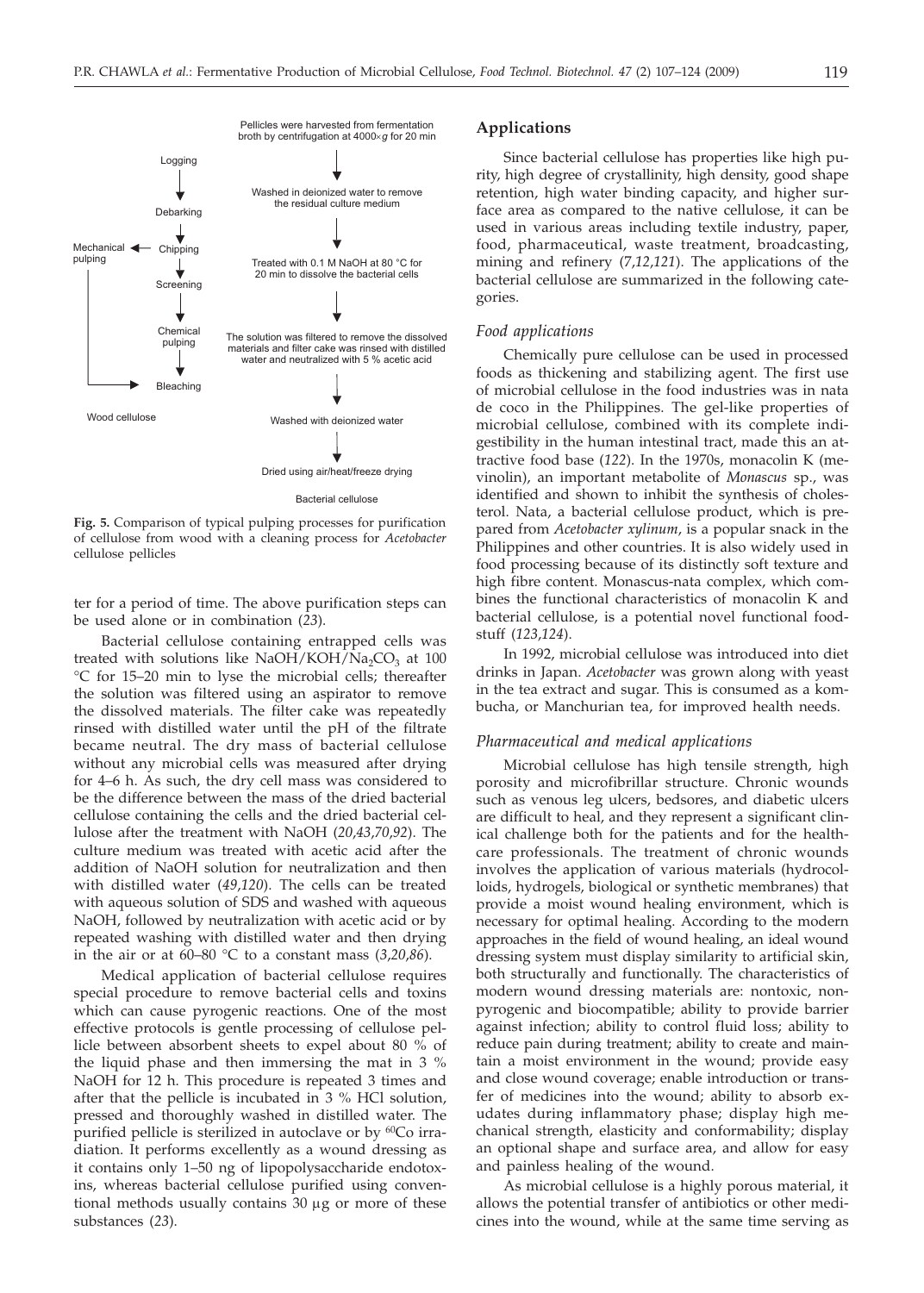an efficient physical barrier against any external infection. It satisfies the requirements of modern wound dressing material (*7*). Bacterial cellulose has high water holding capacity and the size of fibrils is about 100 times smaller than that of plant cellulose, as shown under SEM in Fig. 4. A Brazilian company Biofill investigated its unique properties for wound healing (*125*), and produced two products, Bioprocess and Gengiflex (*126*), as dressings for extensive wounds. A bacterial cellulose preparation, Prima Cel<sup>TM</sup>, produced by Xylos Corp. (USA), has been applied in clinical tests to heal ulcers and wounds. Tissue engineered blood vessels (TEBV) represent an attractive approach for overcoming reconstructive problems associated with vascular diseases by providing small calibre vascular grafts, and bacterial cellulose exhibits properties that are promising for use as a scaffold for tissue engineered blood vessels (*127*).

# *Other applications*

The unique physical and mechanical properties of microbial cellulose such as high reflectivity, flexibility, light mass and ease of portability, wide viewing angles, and its purity and uniformity determine the applications in the electronic paper display (*121*). Fragmented bacterial cellulose has promising prospects in papermaking, so test pieces of flexure-durable papers and high filler- -content papers, which are ideal for banknote paper and bible paper, are being prepared (*36*).

Microbial cellulose also has applications in mineral and oil recovery. There is a patented invention related to the use of bacterial cellulose in hydraulic fracturing of geological formations at selected levels of wells drilled for recovery of hydrocarbons. Addition of relatively small quantities of bacterial cellulose to hydraulic fracturing fluids improves their rheological properties and the friction through well casings is significantly reduced, resulting in lower pumping energy requirements. Computer models also indicate that formation fractures will be propagated for greater distances as will the propped portion of the fracture. Normally only about 0.60–1.80 g of bacterial cellulose per litre of fracturing fluid is needed (*128*).

Addition of cellulose microfibrils obtained by acid hydrolysis of cellulose fibres at low concentrations to polymer gels and films as reinforcing agents showed significant changes in tensile strength and mechanical properties (*107*). Based on the tensile strength, low oxygen transmission (barrier property) rate and its hydrophilic nature, the processed cellulose membrane appears to be of great relevance for its application as packaging material in food packaging, where continuous moisture removal and minimal oxygen transmission properties play a vital role (*102*).

The unique dimensional stability of microbial cellulose gives rise to a sound transducing membrane which maintains high sonic velocity over a wide frequency ranges, thus being the best material to meet the rigid requirements for optimal sound transduction. Sony Corporation (Japan), in conjunction with Ajinimoto (Japan), developed the first audio speaker diaphragms using microbial cellulose. However, the production of the speaker membrane by using bacterial cellulose is not justifiable for the market because of the high costs (*129*).

## **Producers of Microbial Cellulose**

Xylos Corp. (USA) produces Prima CelTM, a type of cellulose used for wound dressing in clinical trials for healing ulcers (*23*). Other commercial preparations of *A. xylinum* cellulose are Biofill™ and Bioprocess<sup>™</sup>. Fzmb GmbH (former fzmb e.V.), Germany is one of the biggest producers of cellulose sheets for an application in cosmetics and the medicinal area. Cellulose is used in food industry as nata de coco in the Philippines (*122*,*124*). Sony Corporation (Japan) in conjunction with Ajinimoto (Japan) developed the first audio speaker diaphragms using microbial cellulose (*129*). Ajinomoto sells 1 kg of wet *Acetobacter* cellulose for 1000 yen.

## **Future Perspectives and Conclusions**

Bacterial cellulose is of commercial interest for many of the same reasons that cotton fields and forests attract the industrialists' attention. It is likely that the maximum capacity of bacteria such as *A. xylinum* to produce cellulose has not reached full expression, although reports on industrial production do indicate an ultimate potential that is both greater and more obtainable than expected.

Economical feasibility of bacterial cellulose is primarily dependent on its productivity. The choice of fermentor design is particularly critical because it must withstand vigorous mechanical agitation of the rapidly growing *A. xylinum* (obligate aerobe) culture, and also prevent the cellulose fibril and fibrillar matrix from mechanical disruption. Agitated culture results in highly branched, three-dimensional, reticulated structure, whereas static culture produces a normal cellulose pellicle with a lamellar structure and less significant branching. Desirable modifications in the fibrillar and/or macroscopic nature of the cellulosic product may be achieved by varying fermentor design factors such as the shape of vessels and agitating impellers. The advantage of the stirred tank reactor is its ability to prevent the heterogenity of the culture broth by strong mechanical agitation, while its drawback is high energy cost for generating the mechanical power. On the contrary, the energy cost of an airlift reactor is one sixth of that of a stirred tank reactor. However, the agitation power of an airlift reactor is limited, resulting in low fluidity of the culture broth, especially at high cellulose concentrations. To meet different demands, the combined use of an airlift and a stirred tank reactors, or continuous cultivation, may be a possible solution. Use of some modified reactors like rotating disk reactor, rotary biofilm contactor, bioreactors equipped with a spin filter or reactor with silicone membrane can also be a useful solution.

One of the major obstacles encountered in the industrial adaptation of *A. xylinum* is the wasteful and noxious accumulation of metabolic byproducts from otherwise desirable carbon sources and the marked tendency of wild-type strains to revert to cellulose non-producing mutants under the oxygen-enriched conditions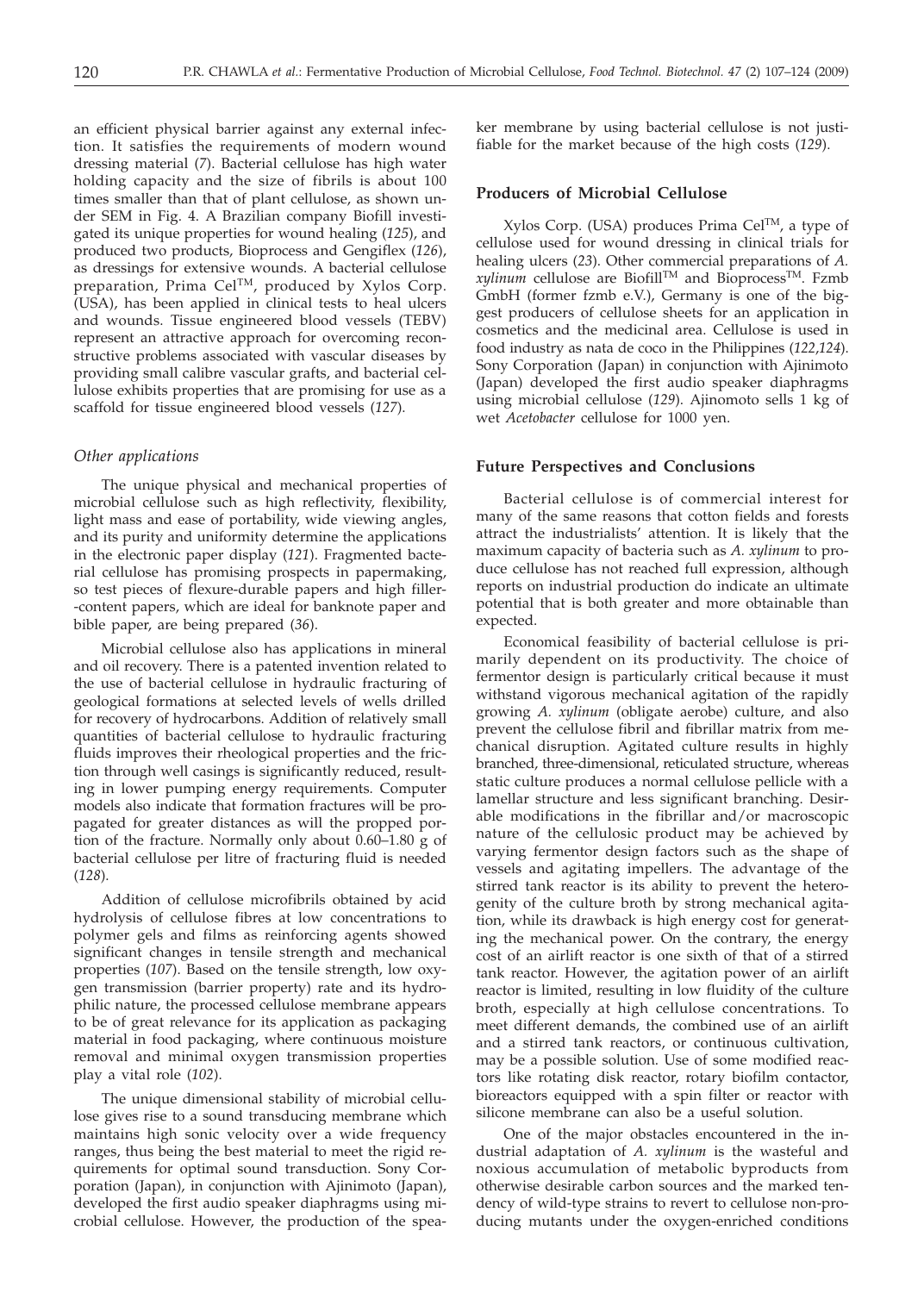of stirred tank fermentations. The isolation of a genetically stable strain with a substantially reduced ability to form gluconic acid has been achieved by relatively standard techniques of mutagenesis and selection; this strain is reported to allow rapid and reliable culture on a glucose substrate, from which the major product is fibrillar cellulose.

Another approach to increase the bacterial cellulose production is to genetically modify the bacteria. *G. xylinus* has a long doubling time compared to most other bacteria, such as *E. coli* and *B. subtilis*. Since their growth rates are relatively faster than that of *G. xylinus*, genetic modification of these bacteria will also be one possible means of increasing bacterial cellulose production. A very promising line of advance toward obtaining industrially valuable strains is in the direct genetic manipulation of the genes coding for the catalysts of cellulose synthesis, their adjunctive regulatory enzymes, and the relevant associated membrane structures such as the postulated extrusion pores. However, bacterial cellulose obtained from genetically modified organisms may face regulatory restrictions in medical and food industry.

# **References**

- *1.* J.F. Wilkinson, The extracellular polysaccharides of bacteria, *Bacteriol*. *Rev*. *22* (1958) 46–73.
- *2.* I.W. Sutherland, Structure-function relationship in microbial exopolysaccharides, *Biotechnol. Adv. 12* (1994) 393–448.
- *3.* I.W. Sutherland, Novel and established applications of microbial polysaccharides, *Trends Biotechnol*. *16* (1998) 41–46.
- *4.* M. Shoda, Y. Sugano, Recent advances in bacterial cellulose production, *Biotechnol. Bioprocess Eng. 10* (2005) 1–8.
- *5.* A.J. Brown, On an acetic ferment which forms cellulose, *J. Chem. Soc. Trans. 49* (1886) 432–439.
- *6.* F. Yoshinaga, N. Tonouchi, K. Watanabe, Research progress in production of bacterial cellulose by aeration and agitation culture and its application as a new industrial material, *Biosci. Biotechnol. Biochem. 61* (1997) 219–224.
- *7.* W. Czaja, A. Krystynowicz, S. Bielecki, R.M. Brown Jr., Microbial cellulose – The natural power to heal wounds, *Biomaterials, 27* (2006) 145–151.
- *8.* K. Mühlethaler*,* The structure of bacterial cellulose, *Biochim. Biophys. Acta, 3* (1949) 527–535.
- *9.* X. Yu, R.H. Atalla, Production of cellulose II by *Acetobacter xylinum* in the presence of 2,6-dichlorobenzonitrile, *Int*. *J*. *Biol*. *Macromol*. *19* (1996) 145–146.
- *10.* E.J. Vandamme, S. De Baets, A. Vanbaelen, K. Joris, P. De Wulf, Improved production of bacterial cellulose and its application potential, *Polym. Degrad. Stabil. 59* (1998) 93– 99.
- *11.* Y. Nishi, M. Uryu, S. Yamanaka, K. Watanabe, N. Kitamura, M. Iguchi, S. Mitsuhashi, The structure and mechanical properties of sheets prepared from bacterial cellulose, *J*. *Mater*. *Sci*. *25* (1990) 2997–3001.
- *12.* R.L. Legge, Microbial cellulose as a specialty chemical, *Biotechnol*. *Adv*. *8* (1990) 303–319.
- *13.* P.A. Richmond: Occurrence and Functions of Native Cellulose. In: *Biosynthesis and Biodegradation of Cellulose*, C.H. Haigler, P.J. Weimer (Eds.), Marcel Dekker, Inc. New York, USA (1991) pp. 5–23.
- *14.* S. Isizawa, M. Araragi: Chromogenicity of Actinomycetes. In: *Actinomycetes: The Boundary Microorganisms,* T. Arai (Ed.), Toppan Co., Tokyo, Japan (1976) pp. 43–65.
- *15.* W.D. Bellamy, Single cell proteins from cellulosic wastes, *Biotechnol*. *Bioeng. 16* (1974) 869–880.
- *16.* R.M. Brown Jr., The biosynthesis of cellulose, *Food Hydrocolloids, 1* (1987) 345–351.
- *17.* Z. Gromet-Elhanan, S. Hestrin, Synthesis of cellulose by *Acetobacter xylinum*. VI. Growth on citric acid-cycle intermediates, *J*. *Bacteriol*. *85* (1963) 284–292.
- *18.* U. Geyer, D. Klemm, H.P. Schmauder, Kinetics of the utilization of different C sources and the cellulose formation by *Acetobacter xylinum*, *Acta*. *Biotechnol*. *14* (1994) 261–266.
- *19.* U. Geyer, T. Heinze, A. Stein, D. Klemm, S. Marsch, D. Schumann, H.P. Schmauder, Formation, derivatization and applications of bacterial cellulose, *Int. J. Biol. Macromol. 16* (1994) 343–347.
- *20.* J.Y. Jung, J.K. Park, H.N. Chang, Bacterial cellulose production by *Gluconoacetobacter hansenii* in an agitated culture without living non-cellulose producing cells, *Enzyme Microb. Technol. 37* (2005) 347–354.
- *21.* J.K. Park, J.Y. Jung, Y.H. Park, Cellulose production by *Gluconacetobacter hansenii* in a medium containing ethanol, *Biotechnol. Lett. 25* (2003) 2055–2059.
- *22.* T. Yoshino, T. Asakura, K. Toda, Cellulose production by *Acetobacter pasteurianus* on silicone membrane, *J. Ferment. Bioeng. 81* (1996) 32–36.
- *23.* S. Bielecki, A. Krystynowicz, M. Turkiewicz, H. Kalinowska: Bacterial Cellulose. In: *Polysaccharides and Polyamides in the Food Industry*, A. Steinbüchel, S.K. Rhee (Eds.), Wiley-VCH Verlag, Weinheim, Germany (2005) pp. 31–85.
- *24.* V.P. Puri, Effect of crystallinity and degree of polymerization of cellulose on enzymatic saccharification, *Biotechnol. Bioeng. 26* (1984) 1219–1222.
- *25.* C. Wiegand, D. Klemm, Influence of protective agents for preservation of *Gluconacetobacter xylinus* on its cellulose production, *Cellulose, 13* (2006) 485–492.
- *26.* D.P. Delmer, Y. Amor, Cellulose biosynthesis, *Plant Cell*, *7* (1995) 987–1000.
- *27.* P. Ross, R. Mayer, M. Benziman, Cellulose biosynthesis and function in bacteria, *Microbiol. Rev. 55* (1991) 35–58.
- *28.* N. Tonouchi, T. Tsuchida, F. Yoshinaga, T. Beppu, S. Horinouchi, Characterization of the biosynthetic pathway of cellulose from glucose and fructose in *Acetobacter xylinum, Biosci. Biotechnol. Biochem. 60* (1996) 1377–1379.
- *29.* S. Valla, D. H. Coucheron, E. Fjaervik, J. Kjosbakken, H. Weinhouse, P. Ross, D. Amikam, M. Benziman, Cloning of a gene involved in cellulose biosynthesis in *Acetobacter xylinum*: Complementation of cellulose-negative mutant by the UDPG pyrophosphorylase structural gene, *Mol. Gen. Genet. 217* (1989) 26–30.
- *30.* I.M. Saxena, R. M. Brown Jr.: Cellulose Biosynthesis in *Acetobacter xylinum*: A Genetic Approach. In: *Cellulose and Wood – Chemistry and Technology*, C. Schuerch (Ed.), John Wiley & Sons, Inc., New York, USA (1989) pp. 537–557.
- *31.* F.C. Lin, R.M. Brown Jr., J.B. Cooper, D.P. Delmer, Synthesis of fibrils *in vitro* by a solubilized cellulose synthase from *Acetobacter xylinum*, *Science, 230* (1985) 822–825.
- *32.* R.M. Brown Jr., I.M. Saxena, Cellulose biosynthesis: A model for understanding the assembly of biopolymers, *Plant Physiol. Biochem. 38* (2000) 57–67.
- *33.* L. Einfeldt, D. Klemm, H.P. Schmauder, Acetylated carbohydrate derivatives as C-sources for *Acetobacter xylinum*, *Nat*. *Prod*. *Res*. *2* (1993) 263–269.
- *34.* N.I. De Iannino, R.O. Couso, M.A. Dankert, Lipid-linked intermediates and the synthesis of acetan in *Acetobacter xylinum*, *J. Gen. Microbiol. 134* (1988) 1731–1736.
- *35.* F.C. Lin, R.M. Brown Jr.: Purification of Cellulose Synthase from *Acetobacter xylinum*. In: *Cellulose and Wood: Chemistry and Technology*, C. Schuerch (Ed.), John Wiley & Sons, Inc., New York, USA (1989) pp. 473–492.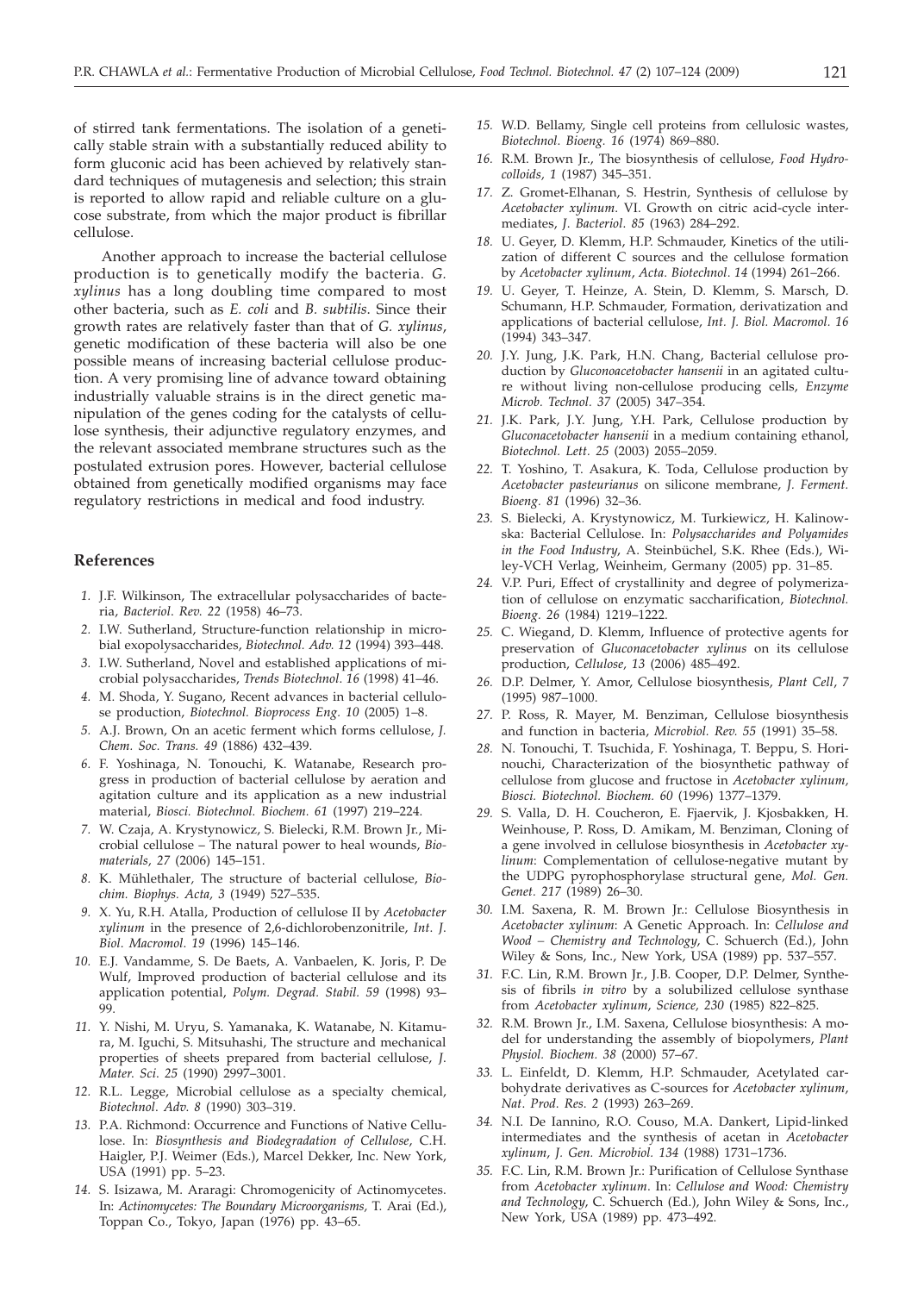- *36.* M. Iguchi, S. Yamanaka, A. Budhiono, Bacterial cellulose A masterpiece of nature's arts, *J. Mater. Sci. 35* (2000) 261– 270.
- *37.* R.M. Brown Jr., J.H.M. Willison, C.L. Richardson, Cellulose biosynthesis in *Acetobacter xylinum*: Visualization of the site of synthesis and direct measurement of the *in vivo* process, *Proc*. *Natl*. *Acad*. *Sci*. *USA, 73* (1976) 4565–4569.
- *38.* K. Zaar, Visualization of pores (export sites) correlated with cellulose production in the envelope of the Gram-negative bacterium *Acetobacter xylinum*, *J*. *Cell Biol*. *80* (1979) 773–777.
- *39.* M. Benziman, C.H. Haigler, R.M. Brown Jr., A.R. White, K.M. Cooper, Cellulose biogenesis: Polymerization and crystallization are coupled processes in *Acetobacter xylinum*, *Proc. Natl. Acad. Sci. USA, 77* (1980) 6678–6682.
- *40.* D.P. Delmer, Cellulose biosynthesis, *Ann*. *Rev*. *Plant Physiol*. *38* (1987) 259–290.
- *41.* K.V. Ramana, A. Tomar, L. Singh, Effect of various carbon and nitrogen sources on cellulose synthesis by *Acetobacter xylinum*, *World J. Microbiol. Biotechnol. 16* (2000) 245–248.
- *42.* M. Matsuoka, T. Tsuchida, K. Matsushita, O. Adachi, F. Yoshinaga, A synthetic medium for bacterial cellulose production by *Acetobacter xylinum* subsp. *sucrofermentans*, *Biosci. Biotechnol. Biochem. 60* (1996) 575–579.
- *43.* S. Masaoka, T. Ohe, N. Sakota, Production of cellulose from glucose by *Acetobacter xylinum, J. Ferment. Bioeng. 75* (1993) 18–22.
- *44.* H.J. Son, H.G. Kim, K.K. Kim, H.S. Kim, Y.G. Kim, S.J. Lee, Increased production of bacterial cellulose by *Acetobacter* sp. V6 in synthetic media under shaking culture conditions, *Bioresour. Technol. 86* (2003) 215–219.
- 45. M. Ishihara, M. Matsunaga, N. Hayashi, V. Tišler, Utilization of D-xylose as carbon source for production of bacterial cellulose, *Enzyme Microb. Technol. 31* (2002) 986–991.
- *46.* V.Y. Nguyen, B. Flanagan, M.J. Gidley, G.A. Dykes, Characterization of cellulose production by a *Gluconacetobacter xylinus s*train from kombucha, *Curr. Microbiol. 57* (2008) 449–453.
- *47.* H.J. Son, M.S. Heo, Y.G. Kim, S.J. Lee, Optimization of fermentation conditions for the production of bacterial cellulose by a newly isolated *Acetobacter* sp. A9 in shaking cultures, *Biotechnol*. *Appl*. *Biochem*. *33* (2001) 1–5.
- *48.* S. Keshk, K. Sameshima, Influence of lignosulfonate on crystal structure and productivity of bacterial cellulose in a static culture, *Enzyme Microb. Technol*. *40* (2006) 4–8.
- *49.* K. Toda, T. Asakura, M. Fukaya, E. Entani, Y. Kawamura, Cellulose production by acetic acid-resistant *Acetobacter xylinum*, *J. Ferment. Bioeng. 84* (1997) 228–231.
- *50.* T. Naritomi, T. Kouda, H. Yano, F. Yoshinaga, Effect of lactate on bacterial cellulose production from fructose in continuous culture, *J. Ferment. Bioeng. 85* (1998) 89–95.
- *51.* S. Bae, M. Shoda, Statistical optimization of culture conditions for bacterial cellulose production using Box-Behnken design, *Biotechnol. Bioeng*. *90* (2005) 20–28.
- *52.* S. Bae, M. Shoda, Bacterial cellulose production by fed- -batch fermentation in molasses medium, *Biotechnol. Progr. 20* (2004) 1366–1371.
- *53.* S. Keshk, K. Sameshima, The utilization of sugar cane molasses with/without the presence of lignosulfonate for the production of bacterial cellulose, *Appl*. *Microbiol*. *Biotechnol*. *72* (2006) 291–296.
- *54.* S. Premjet, D. Premjet, Y. Ohtani, The effect of ingredients of sugar cane molasses on bacterial cellulose production by *Acetobacter xylinum* ATCC 10245, *Sen-i Gakkaishi, 63* (2007) 193–199.
- *55.* M. Hornung, M. Ludwig, A.M. Gerrard, H.P. Schmauder, Optimizing the production of bacterial cellulose in surface

culture: Evaluation of substrate mass transfer influences on the bioreaction (Part 1), *Eng. Life Sci. 6* (2006) 537–545.

- *56.* M. Hornung, M. Ludwig, A.M. Gerrard, H.P. Schmauder, Optimizing the production of bacterial cellulose in surface culture: Evaluation of product movement influences on the bioreaction (Part 2), *Eng. Life Sci. 6* (2006) 546–551.
- *57.* M. Hornung, M. Ludwig, H.P. Schmauder, Optimizing the production of bacterial cellulose in surface culture: A novel aerosol bioreactor working on a fed batch principle (Part 3), *Eng. Life Sci. 7* (2007) 35–41.
- *58.* D.P. Sun, J.D. Zhang, L.L. Zhou, M.Y. Zhu, Q.H. Wu, C.Y. Xu, Production of bacterial cellulose with *Acetobacter xylinum* 1.1812 fermentation, *J. Nanjing Univ. Sci. Technol. 29* (2005) 601–604.
- *59.* S.Y. Kim, J.N. Kim, Y.J. Wee, D.H. Park, H.W. Ryu, Production of bacterial cellulose by *Gluconacetobacter* sp. RKY5 isolated from persimmon vinegar, *Appl. Biochem. Biotechnol. 131* (2006) 705–715.
- *60.* A. Seto, Y. Saito, M. Matsushige, H. Kobayashi, Y. Sasaki, N. Tonouchi, T. Tsuchida, F. Yoshinaga, K. Ueda, T. Beppu, Effective cellulose production by a coculture of *Gluconacetobacter xylinus* and *Lactobacillus mali*, *Appl. Microbiol. Biotechnol. 73* (2006) 915–921.
- *61.* Y.K. Yang, S.H. Park, J.W. Hwang, Y.R. Pyun, Y.S. Kim, Cellulose production by *Acetobacter xylinum* BRC5 under agitated condition, *J. Ferment. Bioeng. 85* (1998) 312–317.
- *62.* S.O. Bae, Y. Sugano, K. Ohi, M. Shoda, Features of bacterial cellulose synthesis in a mutant generated by disruption of the diguanylate cyclase 1 gene of *Acetobacter xylinum* BPR 2001, *Appl. Microbiol. Biotechnol. 65* (2004) 315– 322.
- *63.* Y. Chao, M. Mitarai, Y. Sugano, M. Shoda, Effect of addition of water-soluble polysaccharides on bacterial cellulose production in a 50-L airlift reactor, *Biotechnol. Progr. 17* (2001) 781–785.
- *64.* S. Bae, Y. Sugano, M. Shoda, Improvement of bacterial cellulose production by addition of agar in a jar fermentor, *J. Biosci. Bioeng. 97* (2004) 33–38.
- *65.* L.L. Zhou, D.P. Sun, L.Y. Hu, Y.W. Li, J.Z. Yang, Effect of addition of sodium alginate on bacterial cellulose production by *Acetobacter xylinum*, *J*. *Ind*. *Microbiol*. *Biotechnol*. *34* (2007) 483–489.
- *66.* M.R. Brown, Use of cellulase preparations in the cultivation and use of cellulose-producing microorganisms. *European patent 19870307513* (1993).
- *67.* T. Nakamura, K. Tajima, M. Fujiwara, M. Takai, J. Hayashi, Cellulose production by *Acetobacter xylinum* in the presence of cellulose, *Use of Minerals in Papermaking* (1998) 3–8.
- *68.* Y. Chao, T. Ishida, Y. Sugano, M. Shoda, Bacterial cellulose production by *Acetobacter xylinum* in a 50L internal-loop airlift reactor, *Biotechnol. Bioeng. 68* (2000) 345–352.
- *69.* S. Hestrin, M. Schramm, Synthesis of cellulose by *Acetobacter xylinum*: II. Preparation of freeze-dried cells capable of polymerizing glucose to cellulose, *Biochem*. *J*. *58* (1954) 345–352.
- *70.* S. Kongruang, Bacterial cellulose production by *Acetobacter xylinum* strains from agricultural waste products, *Appl. Biochem. Biotechnol. 148* (2008) 245–256.
- *71.* N. Noro, Y. Sugano, M. Shoda, Utilization of the buffering capacity of corn steep liquor in bacterial cellulose production by *Acetobacter xylinum*, *Appl*. *Microbiol*. *Biotechnol*. *64* (2004) 199–205.
- *72.* A. Shirai, M. Takahashi, H. Kaneko, S. Nishimura, M. Ogawa, N. Nishi, S. Tokura, Biosynthesis of a novel polysaccharide by *Acetobacter xylinum, Int. J. Biol. Macromol. 16* (1994) 297–300.
- *73.* T. Kouda, T. Naritomi, H. Yano, F. Yoshinaga, Effects of oxygen and carbon dioxide pressures on bacterial cellulose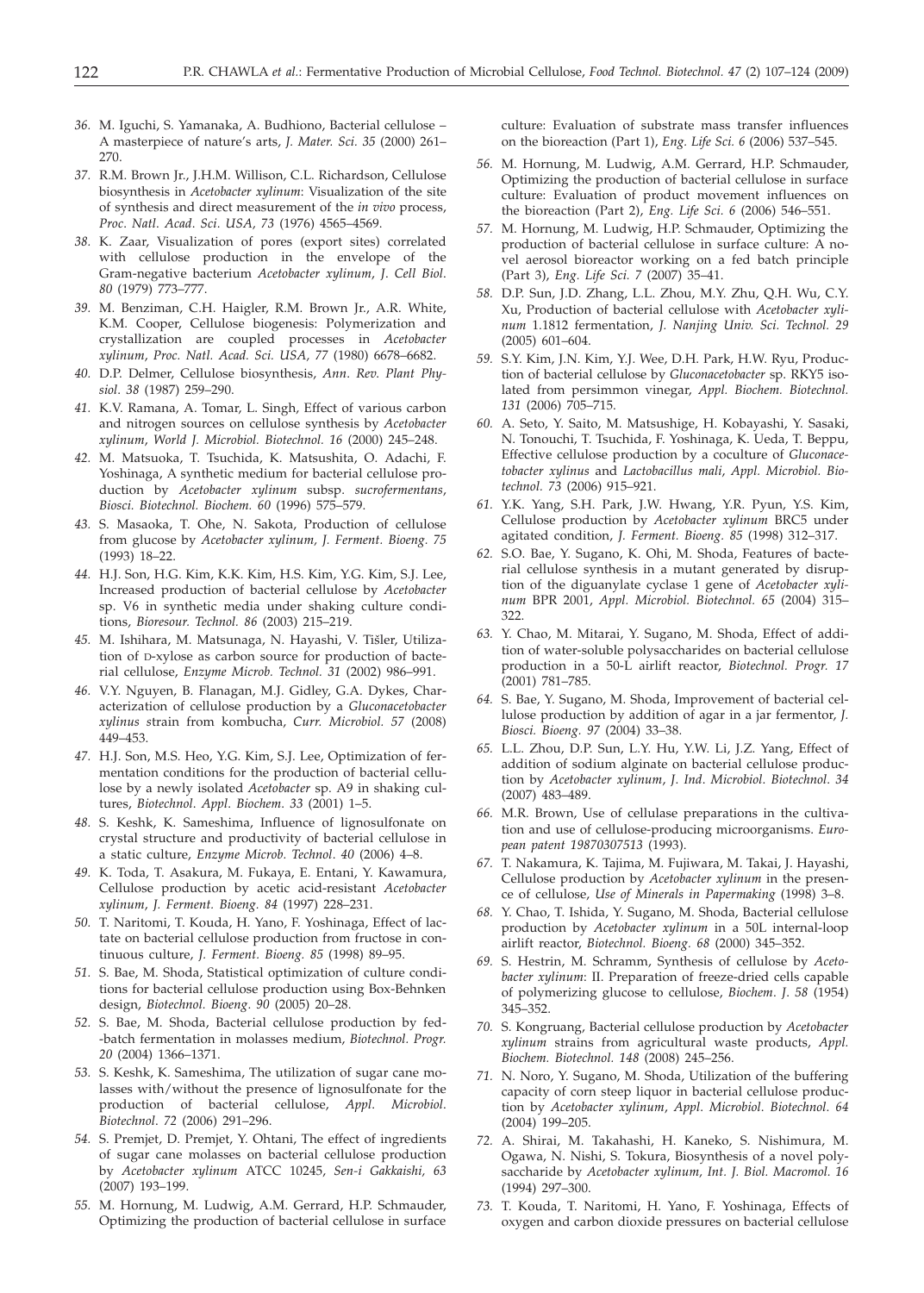production by *Acetobacter* in aerated and agitated culture, *J. Ferment. Bioeng. 84* (1997) 124–127.

- *74.* S. Tantratian, P. Tammarate, W. Krusong, P. Bhattarakosol, A. Phunsri, Effect of dissolved oxygen on cellulose production by *Acetobacter* sp., *J. Sci. Res. Chula Univ. 30* (2005) 179–186.
- *75.* J.W. Hwang, Y.K. Yang, J.K. Hwang, Y.R. Pyun, Y.S. Kim, Effects of pH and dissolved oxygen on cellulose production by *Acetobacter xylinum* BRC5 in agitated culture, *J. Biosci. Bioeng. 88* (1999) 183–188.
- *76.* Y. Chao, Y. Sugano, M. Shoda, Bacterial cellulose production under oxygen-enriched air at different fructose concentrations in a 50-liter, internal-loop airlift reactor, *Appl. Microbiol. Biotechnol. 55* (2001) 673–679.
- *77.* J.Y. Kim, J.N. Kim, Y.J. Wee, D.H. Park, H.W. Ryu, Bacterial cellulose production by *Gluconacetobacter* sp. RKY5 in a rotary biofilm contactor, *Appl. Biochem. Biotechnol. 137* (2007) 529–537.
- *78.* A. Krystynowicz, W. Czaja, A. Wiktorowska-Jezierska, M. Gonçalves-Miśkiewicz, M. Turkiewicz, S. Bielecki, Factors affecting the yield and properties of bacterial cellulose, *J*. *Ind*. *Microbiol*. *Biotechnol*. *29* (2002) 189–195.
- *79.* J.Y. Jung, T. Khan, J.K. Park, H.N. Chang, Production of bacterial cellulose by *Gluconacetobacter hansenii* using a novel bioreactor equipped with a spin filter, *Korean J. Chem. Eng*. *24* (2007) 265–271.
- *80.* W. Czaja, D. Romanovicz, R.M. Brown, Structural investigations of microbial cellulose produced in stationary and agitated culture, *Cellulose, 11* (2004) 403–411.
- *81.* C. Tokoh, K. Takabe, M. Fujita, H. Saiki, Cellulose synthesized by *Acetobacter xylinum* in the presence of acetyl glucomannan, *Cellulose, 5* (1998) 249–261.
- *82.* K. Watanabe, M. Tabuchi, Y. Morinaga, F. Yoshinaga, Structural features and properties of bacterial cellulose produced in agitated culture, *Cellulose, 5* (1998) 187–200.
- *83.* T. Kouda, H. Yano, F. Yoshinaga, Effect of agitator configuration on bacterial cellulose productivity in aerated and agitated culture, *J. Ferment*. *Bioeng*. *83* (1997) 371–376.
- *84.* D. Klemm, B. Heublein, H.P. Fink, A. Bohn, Cellulose: Fascinating biopolymer and sustainable raw material, *Angew. Chem. Int. Edit. 44* (2005) 3358–3393.
- *85.* W. Borzani, S.J. De Souza, A simple method to control the bacterial production of cellulosic films in order to obtain dried pellicles presenting a desired average thickness, *World J. Microbiol. Biotechnol. 14* (1998) 59–61.
- *86.* N. Sakairi, H. Asano, M. Ogawa, N. Nishi, S. Tokura, A method for direct harvest of bacterial cellulose filaments during continuous cultivation of *Acetobacter xylinum, Carbohydr. Polym. 35* (1998) 233–237.
- *87.* H.C. Wong, A.L. Fear, R.D. Calhoon, G.H. Eichinger, R. Mayer, D. Amikam, M. Benziman, D.H. Gelfand, J.H. Meade, A.W. Emerick, R. Bruner, A. Ben-Bassat, R. Tal, Genetic organization of the cellulose synthase operon in *Acetobacter xylinum*, *Proc. Natl. Acad. Sci. USA*, *87* (1990) 8130–8134.
- *88.* I.M. Saxena, K. Kudlicka, K. Okuda, R.M. Brown Jr., Characterization of genes in the cellulose-synthesizing operon (acs operon) of *Acetobacter xylinum*: Implications for cellulose crystallization, *J. Bacteriol. 176* (1994) 5735–5752.
- *89.* T. Nakai, A. Moriya, N.Tonouchi, T. Tsuchida, F. Yoshinaga, S. Horinouchi, Y. Sone, H. Mori, F. Sakai, T. Hayashi, Control of expression by the cellulose synthase (*bcsA*) promoter region from *Acetobacter xylinum* BPR 2001, *Gene, 213* (1998) 93–100.
- *90.* S. Kawano, K. Tajima, H. Kono, T. Erata, M. Munekata, M. Takai, Effects of endogenous endo- $\beta$ -1,4-glucanase on cellulose biosynthesis in *Acetobacter xylinum* ATCC23769, *J. Biosci. Bioeng. 94* (2002) 275–281.
- *91.* R. Standal, T.G. Iversen, D.H. Coucheron, E. Fjaervik, J.M. Blatny, S. Valla, A new gene required for cellulose production and a gene encoding cellulolytic activity in *Acetobacter xylinum* are colocalized with the bcs operon, *J. Bacteriol. 176* (1994) 665–672.
- *92.* P. De Wulf, K. Joris, E.J. Vandamme, Improved cellulose formation by an *Acetobacter xylinum* mutant limited in (keto)gluconate synthesis, *J. Chem. Technol. Biotechnol. 67* (1996) 376–380.
- *93.* T. Ishida, Y. Sugano, T. Nakai, M. Shoda, Effects of acetan on production of bacterial cellulose by *Acetobacter xylinum, Biosci. Biotechnol. Biochem. 66* (2002) 1677–1681.
- *94.* R. Tal, H.C. Wong, R. Calhoon, D. Gelfand, A.L. Fear, G. Volman, R. Mayer, P. Ross, D. Amikam, H. Weinhouse, A. Cohen, S. Sapir, P. Ohana, M. Benziman, Three *cdg* operons control cellular turnover of cyclic di-GMP in *Acetobacter xylinum*: Genetic organization and occurrence of conserved domains in isoenzymes, *J. Bacteriol. 180* (1998) 4416–4425.
- *95.* S. Kawano, K. Tajima, Y. Uemori, H. Yamashita, T. Erata, M. Munekata, M. Takai, Cloning of cellulose synthesis related genes from *Acetobacter xylinum* ATCC23769 and ATCC53582: Comparison of cellulose synthetic ability between strains, *DNA Res. 9* (2002) 149–156.
- *96.* S. Kawano, Y. Yasutake, K. Tajima, Y. Satoh, M. Yao, I. Tanaka, M. Munekata, Crystallization and preliminary crystallographic analysis of the cellulose biosynthesis- related protein CMCax from *Acetobacter* xylinum, *Acta Crystallogr. F, Struct. Biol. Cryst. Commun*. *61* (2005) 252–254.
- *97.* T. Nakai, Y. Nishiyama, S. Kuga, Y. Sugano, M. Shoda, ORF2 gene involves in the construction of high-order structure of bacterial cellulose, *Biochem. Biophys. Res. Commun. 295* (2002) 458–462.
- *98.* S. Kawano, K. Tajima, H. Kono, Y. Numata, H. Yamashita, Y. Satoh, M. Munekata, Regulation of endoglucanase gene (cmcax) expression in *Acetobacter xylinum*, *J. Biosci. Bioeng. 106* (2008) 88–94.
- *99.* T. Shigematsu, K. Takamine, M. Kitazato, T. Morita, T. Naritomi, S. Morimura, K. Kida, Cellulose production from glucose using a glucose dehydrogenase gene (*gdh*)-deficient mutant of *Gluconacetobacter xylinus* and its use for bioconversion of sweet potato pulp, *J. Biosci. Bioeng. 99* (2005) 415–422.
- *100.* D.R. Nobles Jr., R.M. Brown Jr., Transgenic expression of *Gluconacetobactor xylinus* strain ATCC 53582 cellulose synthase genes in the cyanobacterium *Synechococcus leopoliensis* strain UTCC 100, *Cellulose, 15* (2008) 691–701.
- *101.* J. George, K.V. Ramana, S.N. Sabapathy, A.S. Bawa, Physico-mechanical properties of chemically treated bacterial (*Acetobacter xylinum*) cellulose membrane, *World J. Microbiol. Biotechnol. 21* (2005) 1323–1327.
- *102.* J. George, K.V. Ramana, S.N. Sabapathy, H.J. Jambur, A.S. Bawa, Characterization of chemically treated bacterial (*Acetobacter xylinum*) biopolymer: Some thermo-mechanical properties, *Int. J. Biol. Macromol. 37* (2005) 189–194.
- *103.* A.R. White, R.M. Brown Jr., Enzymatic hydrolysis of cellulose: Visual characterization of the process, *Proc. Natl. Acad. Sci. USA, 78* (1981) 1047–1051.
- *104.* S. Schrecker, P. Gostomski, Determining the water holding capacity of microbial cellulose, *Biotechnol. Lett. 27* (2005) 1435–1438.
- *105.* P. Wanichapichart, S. Kaewnopparat, K. Buaking, W. Puthai, Characterization of cellulose membranes produced by *Acetobacter xylinum*, *J. Sci. Technol. 24* (2002) 855–862.
- *106.* B. £aszkiewicz, Solubility of bacterial cellulose and its structural properties, *J. Appl. Polym. Sci. 67* (1998) 1871– 1876.